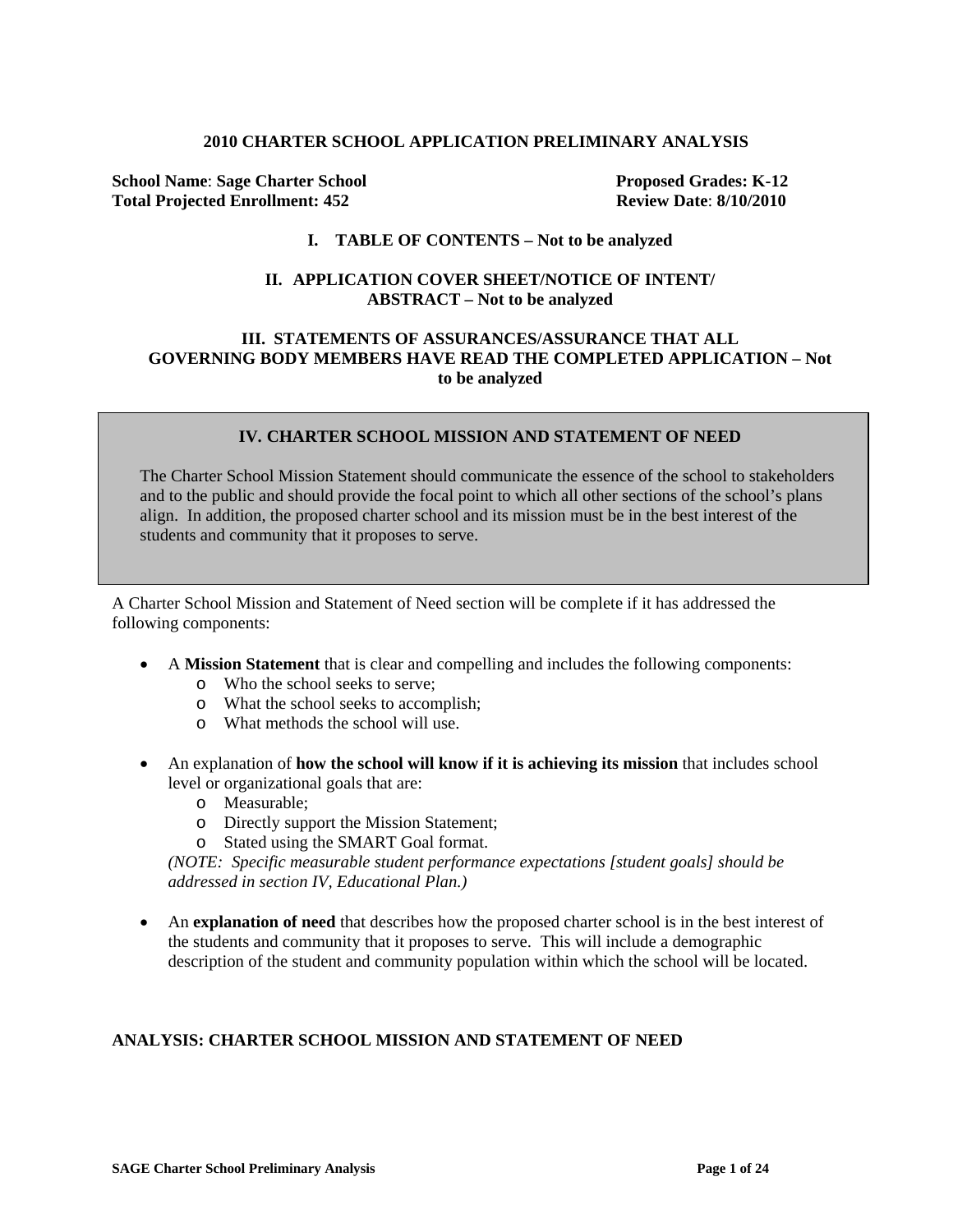| Criteria Not Sufficiently Addressed, Concerns & Additional                                                                                                                                                                                                                                                                                                                                                                                                                                                                                                                                                                                                                                                                                                                                                                                                                                                                                                                                                                                                                                                                                                                                                                                                                                                                                                                                 | Reference       |  |  |
|--------------------------------------------------------------------------------------------------------------------------------------------------------------------------------------------------------------------------------------------------------------------------------------------------------------------------------------------------------------------------------------------------------------------------------------------------------------------------------------------------------------------------------------------------------------------------------------------------------------------------------------------------------------------------------------------------------------------------------------------------------------------------------------------------------------------------------------------------------------------------------------------------------------------------------------------------------------------------------------------------------------------------------------------------------------------------------------------------------------------------------------------------------------------------------------------------------------------------------------------------------------------------------------------------------------------------------------------------------------------------------------------|-----------------|--|--|
| <b>Questions</b>                                                                                                                                                                                                                                                                                                                                                                                                                                                                                                                                                                                                                                                                                                                                                                                                                                                                                                                                                                                                                                                                                                                                                                                                                                                                                                                                                                           |                 |  |  |
| <b>Mission Statement</b><br>The mission statement fails to specifically identify<br>$\bullet$<br>"economically disadvantaged students" as the target population;<br>yet, the application cites that it will know it is achieving its<br>mission when "Student data shows the school's ability to<br>successfully narrow the New Mexico achievement gap for New<br>Mexico's economically disadvantaged students."                                                                                                                                                                                                                                                                                                                                                                                                                                                                                                                                                                                                                                                                                                                                                                                                                                                                                                                                                                           | Pages 34 and 40 |  |  |
| <b>Achievement of Mission/Goals</b>                                                                                                                                                                                                                                                                                                                                                                                                                                                                                                                                                                                                                                                                                                                                                                                                                                                                                                                                                                                                                                                                                                                                                                                                                                                                                                                                                        |                 |  |  |
| The broad statements generally describing the school's<br>overarching indicators for success are not written in SMART<br>goal format.                                                                                                                                                                                                                                                                                                                                                                                                                                                                                                                                                                                                                                                                                                                                                                                                                                                                                                                                                                                                                                                                                                                                                                                                                                                      | Page 34         |  |  |
| This section lacks significant detail and important additional<br>$\bullet$<br>information to be reasonably comprehensive in identifying<br>organizational goals with clearly defined measures that are<br>time-specific with target dates to assess meeting the                                                                                                                                                                                                                                                                                                                                                                                                                                                                                                                                                                                                                                                                                                                                                                                                                                                                                                                                                                                                                                                                                                                           | Pages 35-36     |  |  |
| organizational/school goals during the full 5-year term of the<br>applicant's proposed charter application.<br>Each of the three organizational goals lacks significant detail,<br>important additional information, definition, and measures to<br>ensure the applicant's ability to achieve improved outcomes in<br>practice. Specifically, the three individual goals are not written<br>as SMART Goals per the prescribed format found in the 2010<br>New Mexico Charter School Application - GLOSSARY OF<br>TERMS USED IN THE APPLICATION. As stated, all three<br>goals are single topic statements or titles: Goal 1: Staff                                                                                                                                                                                                                                                                                                                                                                                                                                                                                                                                                                                                                                                                                                                                                         | Pages 35-36     |  |  |
| Professional Development; Goal 2: Governing Body<br>Professional Development; and Goal 3: Diversity & Equity<br><i>Education for Staff &amp; Students</i> . For all three goals, the applicant<br>then provides a description for each criteria rather than clearly<br>defining that specific criteria within the actual goal itself.<br>Specific expected results, indicators, and measures to clearly<br>define what success will look like are missing. As presented,<br>some of the criteria descriptors add additional goals within the<br>"goal" identified.<br>Organizational Goal $#1$ addresses some of the criteria needed to<br>articulate this goal in SMART terms; however, meaningful<br>detail and additional important information to make this goal<br>reasonably cohesive and comprehensive is lacking. The goal<br>appears to identify two additional, different action goals: (1)<br>Professional Development and (2) Data Collection to determine<br>student achievement. Overall, the goal fails to provide metrics<br>to adequately measure how the school will know its<br>professional development (PD) efforts are working and how the<br>school will determine academic success.<br>The measure suggested for professional development<br>➤<br>mentions budget entries to purchase PD materials and<br>staff evaluations of the actual workshops. It is unclear | Page 35         |  |  |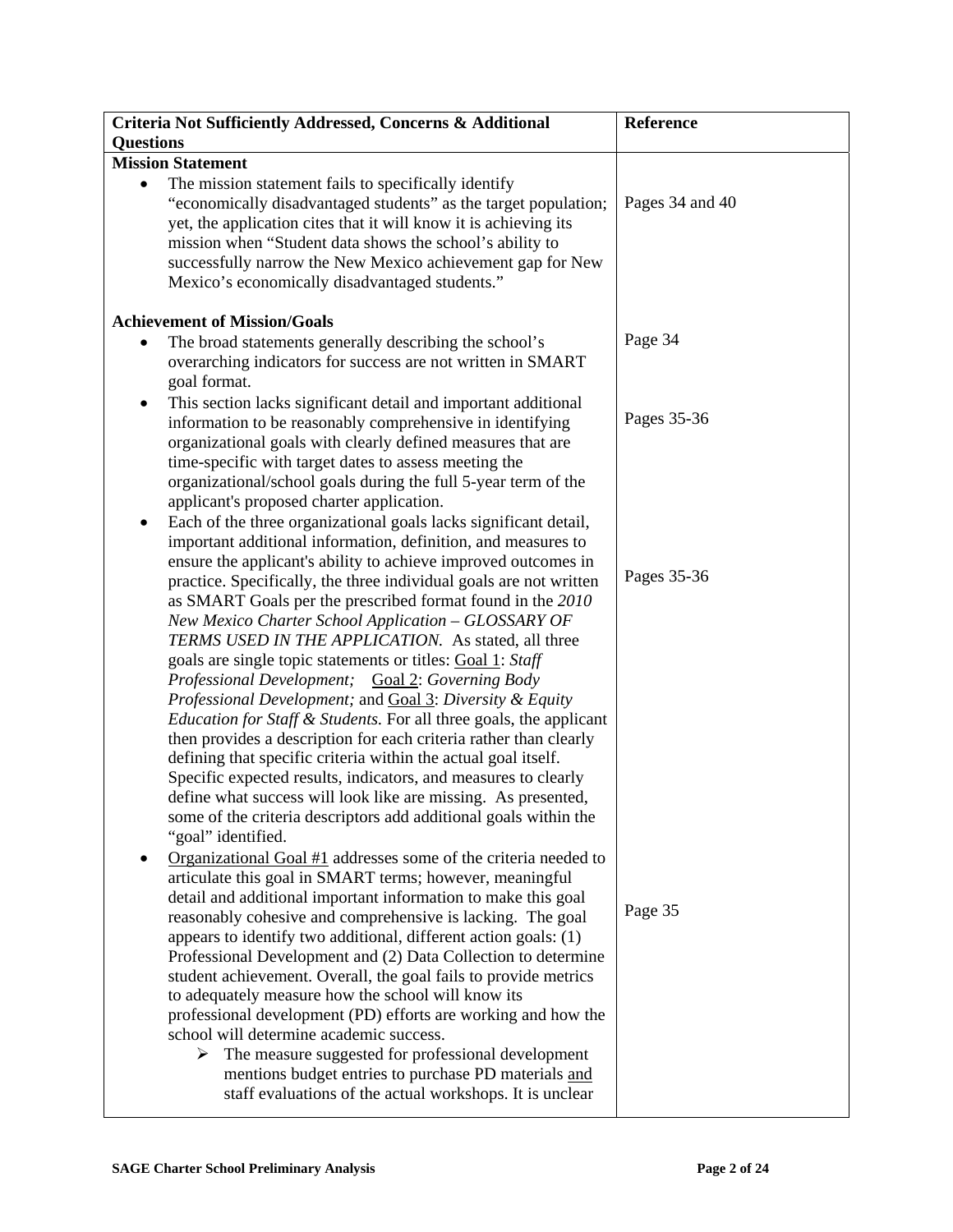| how budget entries will provide a metric to measure                        |         |
|----------------------------------------------------------------------------|---------|
| successful PD efforts. The metrics to be used to                           |         |
| measure what data from the staff evaluations will                          |         |
| indicate success is missing.                                               |         |
| $\triangleright$ A metric to measure the successful implementation of      |         |
| teacher tools to be used for student recordkeeping and                     |         |
|                                                                            |         |
| data collection to prove student success in closing the                    |         |
| achievement gap is missing. A clear metric to measure                      |         |
| student academic accountability is missing.                                |         |
| $\triangleright$ The target date for PD cites only one training session.   |         |
| The data collection goal fails to indicate time-specific<br>➤              |         |
| target dates for when this data collection will occur.                     |         |
|                                                                            |         |
|                                                                            |         |
| Organizational Goal $#2$ includes additional goals, thus making            |         |
| it incomprehensible, confusing, and inadequate as written.                 |         |
| Clear metrics to measure "legal and fiscal responsibility,                 | Page 35 |
| competent and fair evaluation of the Head Administrator's                  |         |
| performance, and 'understanding' of the Montessori school                  |         |
| operational progress and philosophy" are missing.                          |         |
| $\triangleright$ The applicant fails to indicate how it will provide       |         |
|                                                                            |         |
| adequate "Montessori board training in order to                            |         |
| understand Montessori school operational progress and                      |         |
| philosophy," and a clear metric to measure how the                         |         |
| school will know the governing body clearly                                |         |
| understands these concepts is missing. The data to be                      |         |
| collected to indicate success is not clearly identified.                   |         |
| Time-specific, target dates for completing this training<br>➤              |         |
| are not clearly articulated.                                               |         |
|                                                                            |         |
|                                                                            |         |
| Organizational Goal #3_This goal fails to provide clear metrics            |         |
| to adequately measure how the school will know diversity and               |         |
| equity education staff training is effectively being implemented           |         |
| and yielding improved results. The data to be collected is not             |         |
| clearly identified.                                                        | Page 36 |
| $\triangleright$ Specific timeline target dates for the staff training are |         |
|                                                                            |         |
| not addressed.                                                             |         |
| The application fails to identify what specific<br>➤                       |         |
| data/information will be gathered from the                                 |         |
| "Community Data Surveys" and the metric(s) to be                           |         |
| used to measure expected change. It is also unclear                        |         |
| what measures will be used to "evaluate the benefits of                    |         |
| community diversity." Clear definitions are also not                       |         |
| provided.                                                                  |         |
|                                                                            |         |
| Substantial concern is raised regarding the timeline and<br>➤              |         |
| the school's ability to adequately impact needed change                    |         |
| with the 5-year target date timeline identified. The need                  |         |
| for annual data review and potential change/revisions                      |         |
| raises additional substantial concerns for the applicant                   |         |
| to meet their goals in practice.                                           |         |
|                                                                            |         |
|                                                                            |         |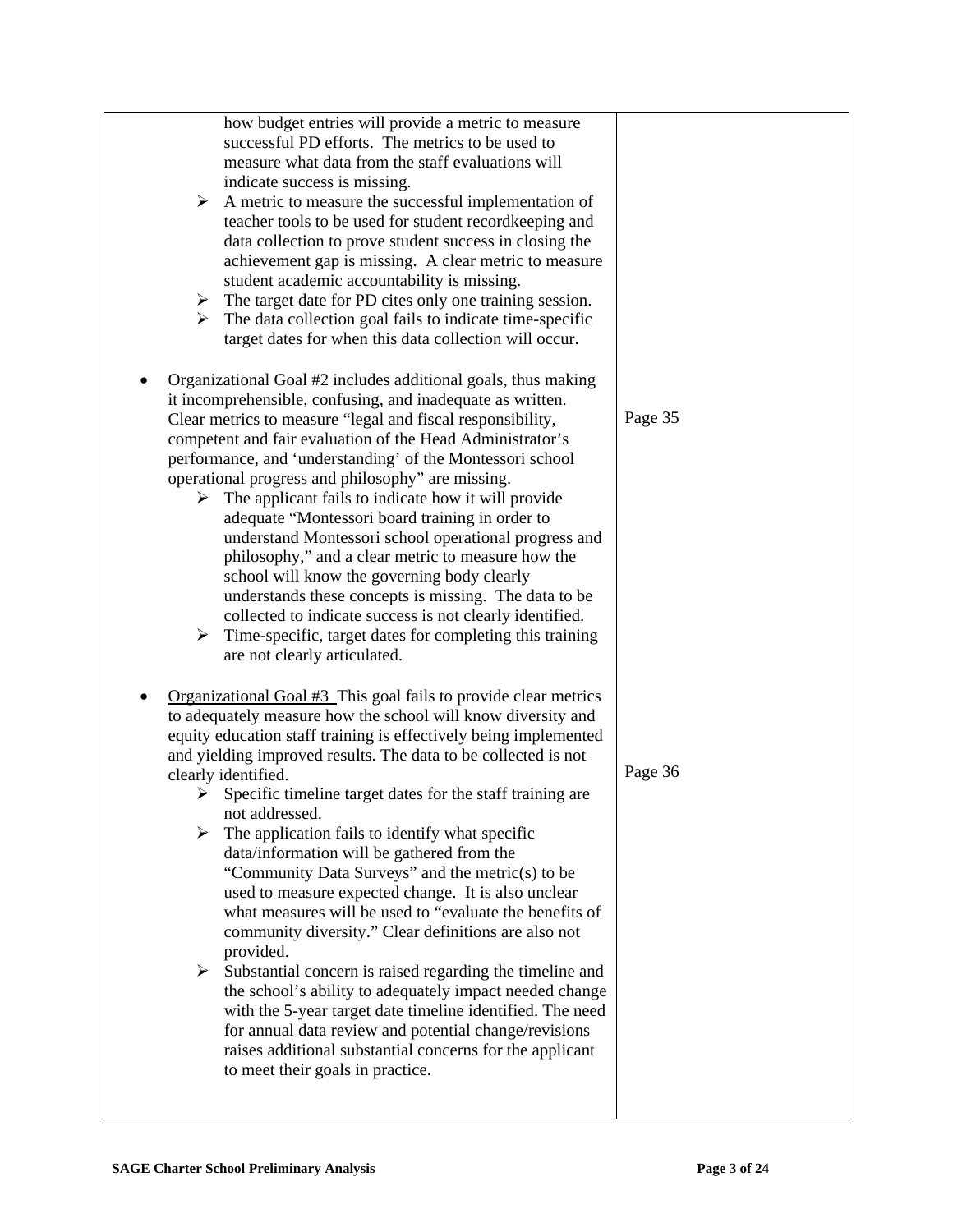| <b>Explanation of Need</b>                                              |                 |
|-------------------------------------------------------------------------|-----------------|
| SCS specifically identifies their target population to be "low income," | $\vert$ Page 40 |
| but this is not reflected in the mission statement.                     |                 |
|                                                                         |                 |

#### **CHARTER SCHOOL MISSION AND STATEMENT OF NEED SUMMARY**

Please summarize your analysis of the Mission and Statement of Need section of the school's application. Your summary should reflect your overall impression of the section as presented.

#### **Summary Analysis**

- Sage Charter School (SCS) focused their statement of need in support of this application on monitoring Hispanic student progress and helping close the achievement gap between Hispanic and Caucasian students as targeted by NM legislative House Bill 150a *Hispanic Education Act* and also on meeting the educational needs and issues identified by the LFC Committee's 6/4/09 *The Three-Tiered Licensure and The Achievement Gap, Report #09-08.* These reports and the rationale behind HB150a provide compelling need for schools to remedy these issues.
- The Charter School Mission Statement should communicate the essence of the school to stakeholders and to the public and should provide the focal point to which all other sections of the school's plans align. The mission statement fails to specifically identify "economically disadvantaged students" as the target population; yet, the application cites that it will know it is achieving its mission when "Student data shows the school's ability to successfully narrow the New Mexico achievement gap for New Mexico's economically disadvantaged students."
- There is no written evidence that explains how the four broadly stated overarching "indicators for success" -- Student Success, High Performance, Narrowing NM Achievement Gap, and Challenging Opportunities (p. 34) -- will be obtained or measured or how they directly support the Mission Statement. The school's SMART "goals" are not written as SMART goals per the prescribed format found in the application; instead they are stated as single topic statements or titles -- #1-Staff Professional Development, #2-Governing Body Professional Development, and #3-Diversity & Equity Education for Staff & Students. These organizational/school goals do not support, explain or relate to how the mission will be achieved. Overall, the SMART goals do not align or correlate to the four indicators of the mission statement.
- This incomplete section provides broad statements generally describing the school's overarching indicators for success which are not written in SMART goal format and fail to provide clear measures for data collection to help the school assess progress of any sort.

## **V. EDUCATIONAL PLAN**

The educational plan should describe who the school expects to serve; what the students will achieve; how they will achieve it; and how the school will evaluate performance. It should provide a clear picture of what a student who attends the school will experience in terms of educational climate, structure, materials, schedule, assessment and outcomes.

### **A. CURRICULUM FRAMEWORK**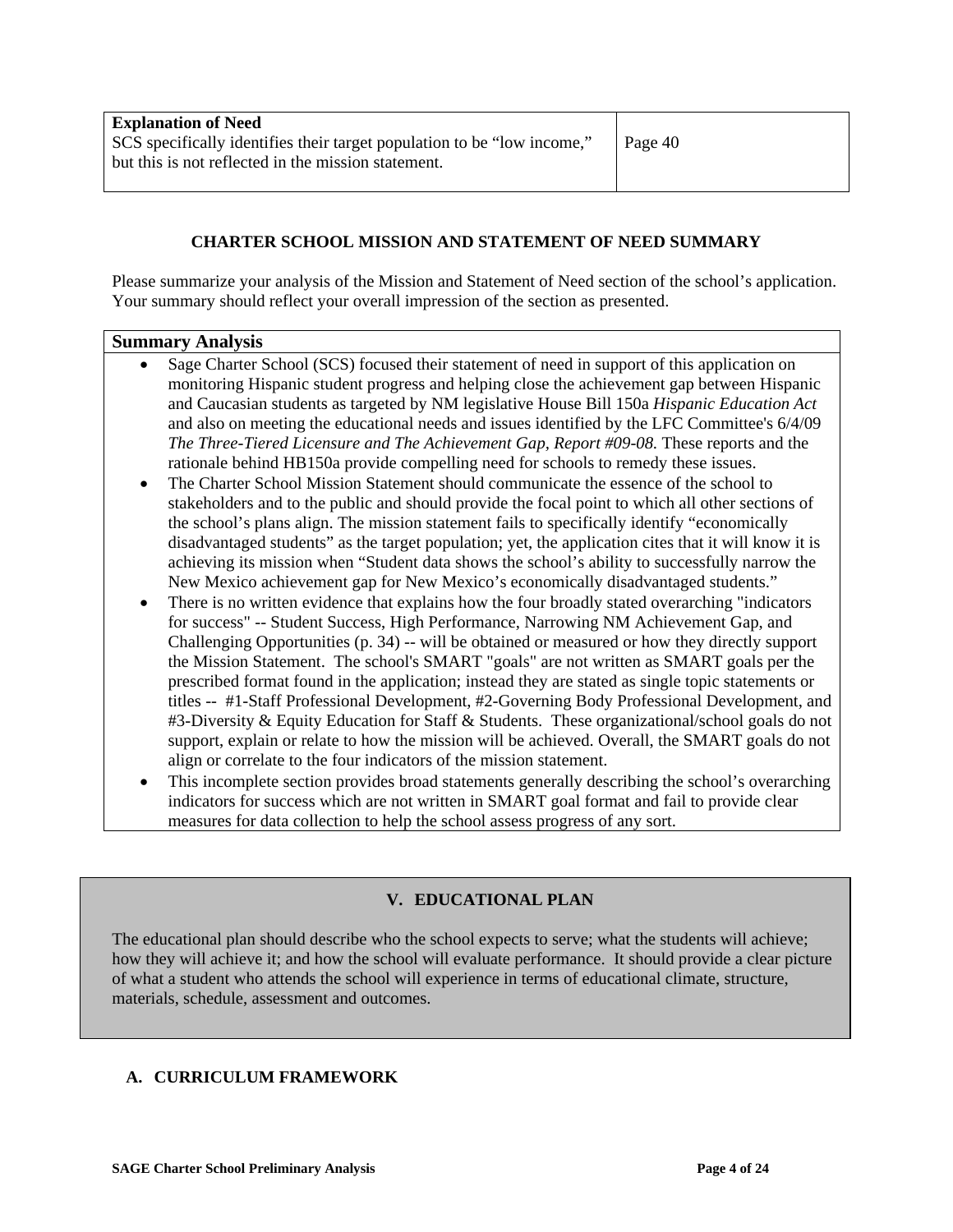The New Mexico Content Standards, Benchmarks and Performance Standards provide the content requirements and expectations for students in all public schools. The description of the curriculum should provide a sense not only of what the school will teach but also of how and why. (*NOTE: Refer to the Glossary of Terms Used in the Application, last two pages of this document, to assist in the analysis of this section.)*

A description of the Curriculum Framework will be complete if it has addressed the following components:

## **1. Philosophy and Approach to Instruction:**

- A description of the educational philosophy and curricular approach of the proposed school.
- A description of why the particular educational philosophy and/or approach were selected.
- Documentation, research, and/or a rationale that supports the educational philosophy and curricular approach.
- An explanation of why the educational philosophy and/or approach is/are likely to result in improved educational performance of students.
- A description of how the educational philosophy and/or approach align with the school's mission and student needs.

# **2. Description of the Curriculum**

- **If the curriculum has already been selected/developed:** A detailed description of the curriculum that includes a scope and sequence.
- If the curriculum has yet to be developed: A description of the proposed curriculum and a specific plan for its development that will include a scope and sequence. The development plan should include a description of the process, a timeline, and resources (including staffing) to be utilized.

## **3. Alignment with NM Standards**

- A copy of the alignment document if it was completed, **OR**
- If the alignment has not been completed, a description of the process and a specific timeline to be used for aligning the curriculum with the New Mexico Standards.

## **4. Strategies and Methods:**

- A description of the strategies and methods to be used in delivering the curriculum.
- An explanation of how the curriculum will address students' needs and assist students in reaching the NM Standards. *(NOTE: Students with special needs, including students who require bilingual education, special education or are limited English proficient, should be addressed in Subsection D: Special Populations)*
- A descriptive example of the curricular strategies and methods in action in the classroom.
- A description of professional development that may be necessary for implementation of the strategies and methods to be used in delivering the curriculum.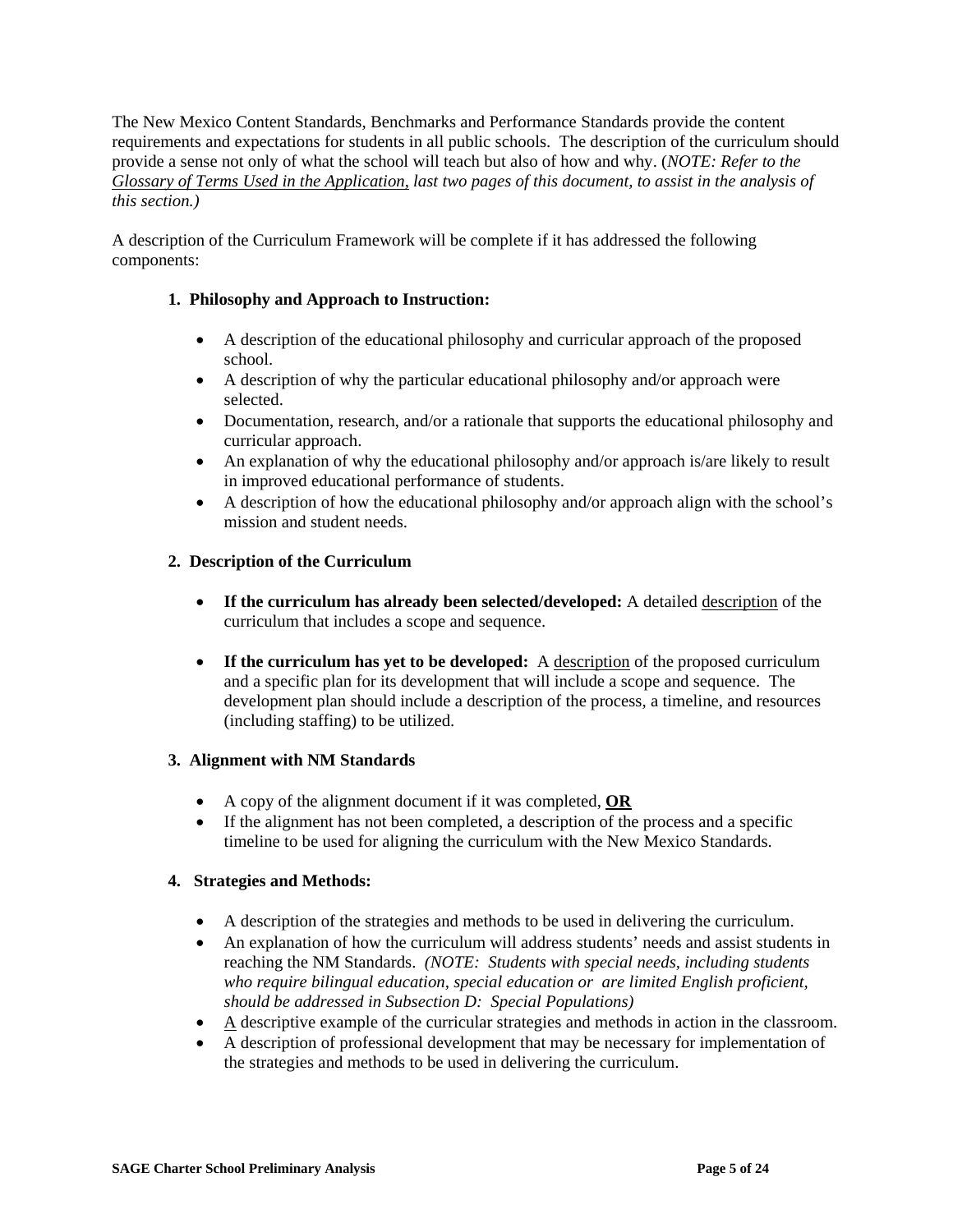# **ANALYSIS: EDUCATIONAL PHILOSOPHY AND APPROACH TO INSTRUCTION**

| ARALISIS. EDUCATIORAL I HEOSOI III-ARD AI I NOACH-IO IRSTNUCTIOR                                             | Reference   |
|--------------------------------------------------------------------------------------------------------------|-------------|
| Criteria Not Sufficiently Addressed, Concerns & Additional                                                   |             |
| <b>Questions</b>                                                                                             |             |
| Philosophy and Approach to Instruction                                                                       |             |
| The application states that the Montessori methodology was                                                   |             |
| chosen based on supportive research data, including research                                                 |             |
| from varied sources and research data confirming the success of                                              | Pages 44-45 |
| "mixed-age" developmental groupings, hands-on learning,                                                      |             |
| cosmic education, and an anecdotal listing of why Montessori                                                 |             |
| was selected. In addition, reference is made to the publication                                              |             |
| titled Montessori: The Science Behind the Genius 2005,                                                       |             |
| indicating that within the publication is current scientific                                                 |             |
| research that "provides the most compelling data (to) show the                                               |             |
| Montessori Method to work equally well for children of various                                               |             |
| ability, ethnic, economic, and social backgrounds. To date,                                                  |             |
| Montessori education is the most researched educational system                                               |             |
| in the world." The application lacks significant detail that                                                 |             |
| specifically cites any of these research points to support the                                               |             |
| stated conclusions. Cosmic Education is not listed as an                                                     |             |
| approach to the instructional methods.                                                                       |             |
|                                                                                                              |             |
| <b>Description of the Curriculum</b>                                                                         |             |
| Significant detail and important additional information                                                      | Page 95     |
| describing the contents, instructional delivery, assessment,                                                 |             |
| development, and implementation of curriculum for the                                                        |             |
| "Student Service Learning" elective course are missing.                                                      |             |
| Significant detail and important additional information<br>٠                                                 | Page 95     |
| describing the contents, development, and implementation of                                                  |             |
| curriculum for the "Project" course are missing.                                                             | Page 95     |
| Significant detail and important additional information<br>$\bullet$                                         |             |
| describing the contents, development, and implementation of                                                  |             |
| curriculum for PE and Music are missing.                                                                     | Page 106    |
| Significant detail and important additional information for how                                              |             |
| and at what grade levels The Six Traits of Writing $-$ Portfolios                                            |             |
| will be implemented are missing.                                                                             | Page 108    |
| Significant detail and important additional information for how                                              |             |
| and at what grade levels the Language from the Roots Up                                                      |             |
| curriculum will be implemented are missing.                                                                  |             |
| Meaningful detail and additional important information                                                       | Page 87     |
| identifying what set of skills will indicate mastery within the                                              |             |
| Measurable Outcomes is missing.                                                                              |             |
|                                                                                                              |             |
| <b>Alignment with NM Standards</b><br>Significant detail and important additional information specifying how |             |
| the Project and Student Service Learning courses and PE will be                                              | Page 95     |
| aligned to NM content standards are missing.                                                                 |             |
|                                                                                                              |             |
| <b>Strategies and Methods</b>                                                                                |             |
| The example presented, "Fundamental Needs of Man," does not                                                  |             |
| include the strategies, Cosmic Curriculum or Peace Education.                                                |             |
|                                                                                                              | Page 79-80  |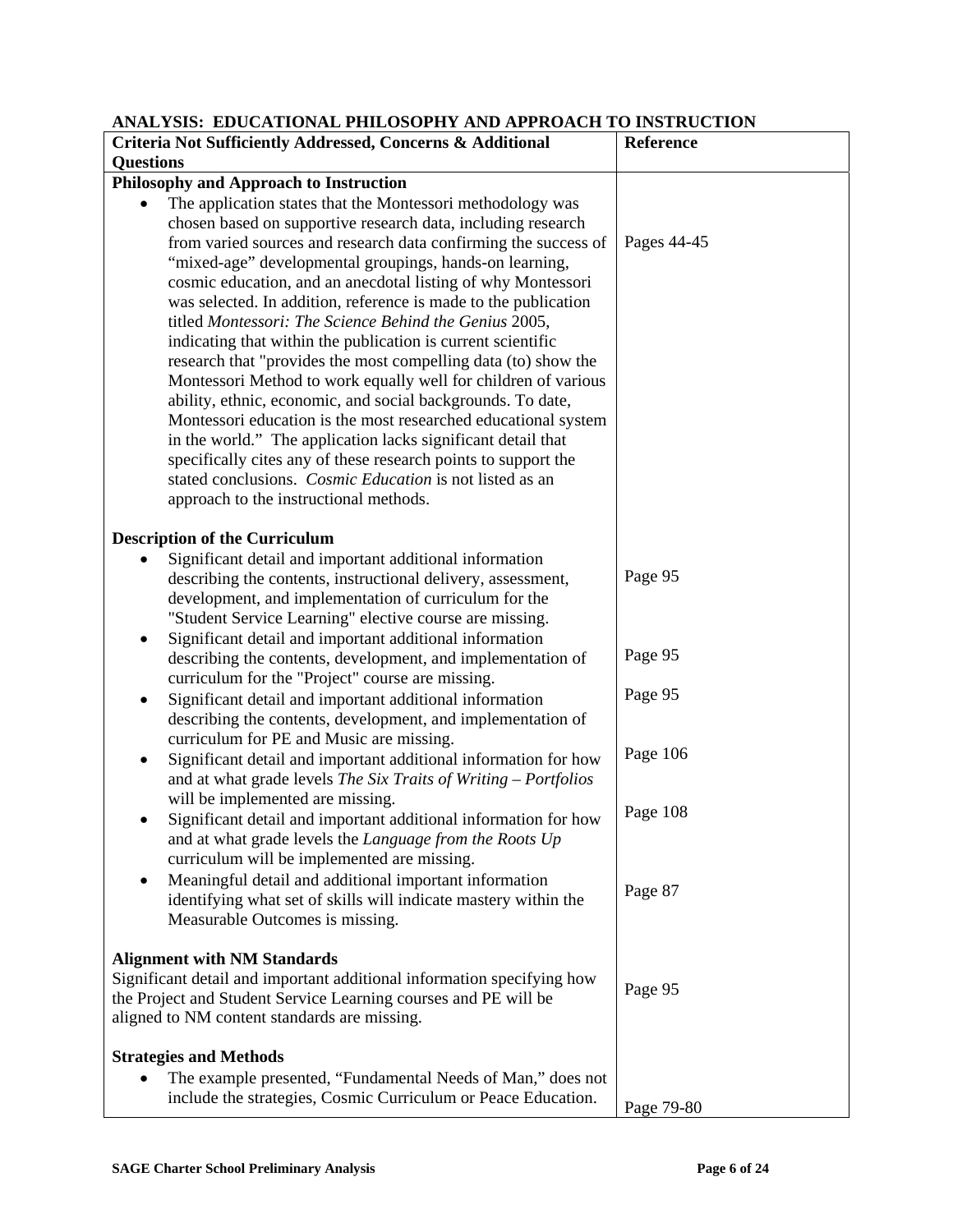| These two strategies are not explained or detailed throughout   |         |
|-----------------------------------------------------------------|---------|
| the curriculum.                                                 |         |
| The concept of competition among students to create artificial  |         |
| motivation lacks meaningful detail and requires important       | Page 84 |
| additional information and research-based data to be reasonably |         |
| comprehensive. An outline of what students are allowed or       |         |
| encouraged to compete for is lacking. It is unclear if students |         |
| will be competing for grades, seating, recognition, etc.        |         |
| Meaningful explanation to support what the competition          |         |
| concept/framework would look like in a multi-age classroom      |         |
| are lacking.                                                    |         |
| Meaningful detail and important additional information about    |         |
| how the secondary "pod" groupings will be determined and        | Page 86 |
| how students in "pods" advance from level to level are missing. |         |
| Significant detail and important information to address how the |         |
| proposed "Student Service Learning" and "Project" elective      |         |
| courses will be delivered are missing. Also missing are         | Page 79 |
| strategies and methods for the delivery of Music and required   |         |
| PE courses.                                                     |         |
|                                                                 |         |

# **B. EDUCATIONAL PROGRAM**

The educational program should support the school's educational plan. A description of the educational program will be complete if it has addressed the following components:

## **1. Length of School Day and School Year:**

- The proposed length of the school day, including the number of instructional hours;
- The proposed length of the school year, including number of days and total number of instructional hours;
- A description of how the proposed length of the school day and school year support the Educational Plan.

## **2. Grade Levels, Class Size and Projected Enrollment:**

- The grade levels the charter school proposes to serve;
- If a phase-in of grade levels is proposed, a plan for the phase-in by year and grade levels and a rationale for the phase-in plan;
- The total projected student enrollment (at full enrollment for the school).
- Projected class size.

### **3. Graduation Requirements (if applicable):**

- The school's proposed credits and requirements for graduation.
- A description of how any proposed requirements that differ from the New Mexico Graduation Requirements [22-13-1.1.] support the school's educational plan.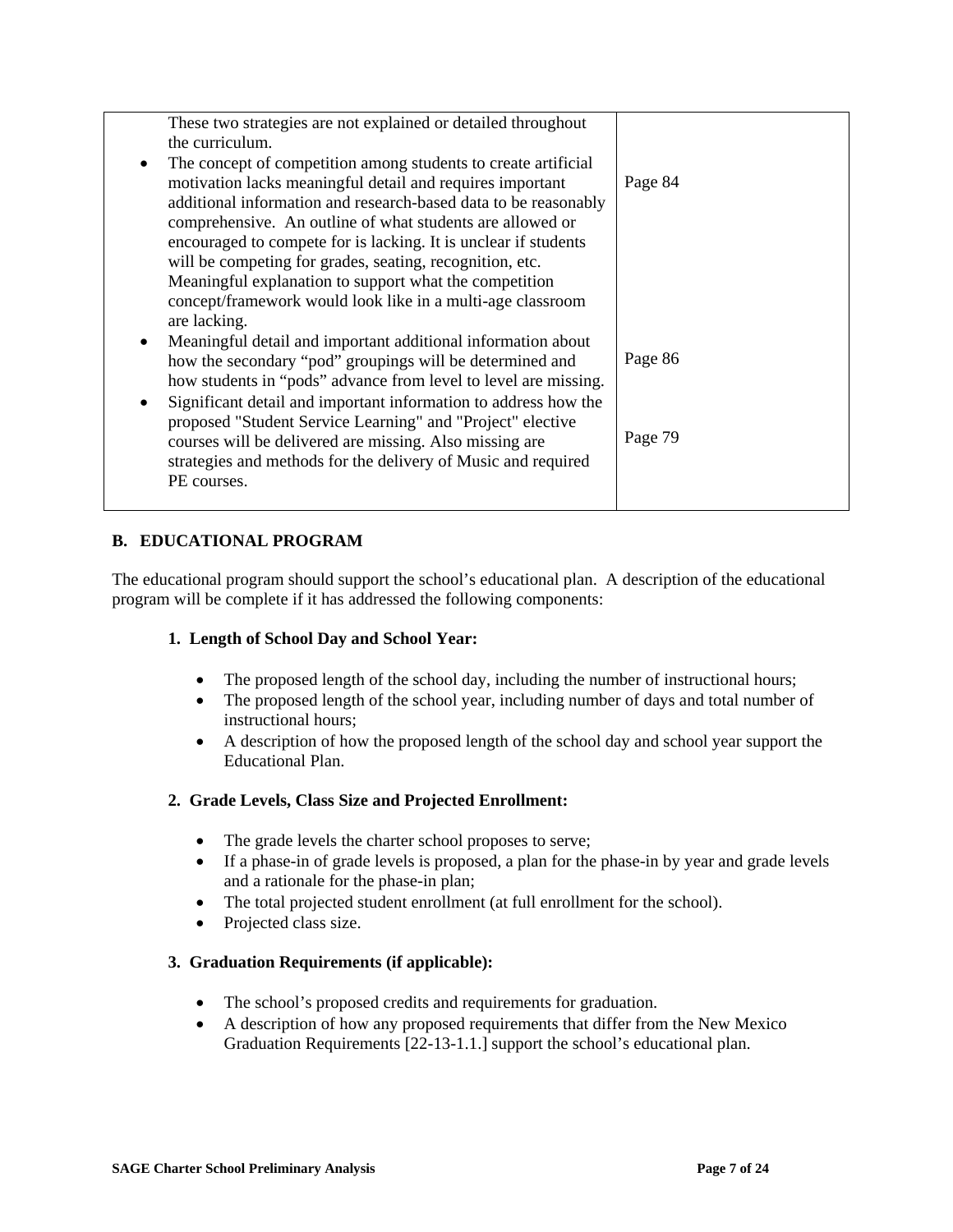|  | ANALYSIS: EDUCATIONAL PROGRAM |
|--|-------------------------------|
|--|-------------------------------|

| Criteria Not Sufficiently Addressed, Concerns & Additional                | <b>Reference</b> |
|---------------------------------------------------------------------------|------------------|
| <b>Questions</b>                                                          |                  |
| <b>Length of School Day and School Year</b>                               |                  |
|                                                                           |                  |
| <b>Grade Levels, Class Size and Projected Enrollment</b>                  |                  |
|                                                                           |                  |
| <b>Graduation Requirements (if applicable)</b>                            |                  |
| This section lacks meaningful and important additional<br>$\bullet$       | Pages 93-95      |
| information regarding its proposed graduation requirements.               |                  |
| Specifically,                                                             |                  |
| $\triangleright$ The required .5 credit Health course is omitted from the |                  |
| high school's graduation requirements, thus reflecting                    |                  |
| noncompliance with current graduation and elective                        |                  |
| requirements of 7 credits.                                                |                  |
| $\triangleright$ The application proposes to identify two specific        |                  |
| elective courses (of the seven required elective credits)                 |                  |
| to be required of all graduates -- Student Service                        |                  |
| Learning and Project -- thus changing the school's                        |                  |
| required graduation courses. This is not clearly                          |                  |
| articulated within the graduation requirements.                           |                  |

## **C. STUDENT PERFORMANCE EXPECTATIONS**

Student academic performance is central to a school's existence. Student performance expectations must be aligned with the mission and the educational plan.

The Student Performance Expectations subsection will be complete if it has provided the following:

- Student-centered goals that are SMART:
	- o **S**pecific;
	- o **M**easurable;
	- o **A**mbitious and **A**ttainable
	- o **R**eflective of the school's mission;
	- o **T**ime-Specific with Target Dates
- Student-centered goals that are aligned with the school's mission and the educational plan

## **ANALYSIS: STUDENT PERFORMANCE EXPECTATIONS**

| Criteria Not Sufficiently Addressed, Concerns & Additional                                                                                                                                                                                                                                                                                                    | <b>Reference</b> |
|---------------------------------------------------------------------------------------------------------------------------------------------------------------------------------------------------------------------------------------------------------------------------------------------------------------------------------------------------------------|------------------|
| <b>Questions</b>                                                                                                                                                                                                                                                                                                                                              |                  |
| <b>Student-centered SMART Goals</b>                                                                                                                                                                                                                                                                                                                           |                  |
| This section lacks significant detail and important additional<br>$\bullet$<br>information to be reasonably comprehensive in identifying<br>student-centered goals with clearly defined measures that are<br>time-specific with target dates to assess student performance<br>during the full 5-year term of the applicant's proposed charter<br>application. | Pages 106-108    |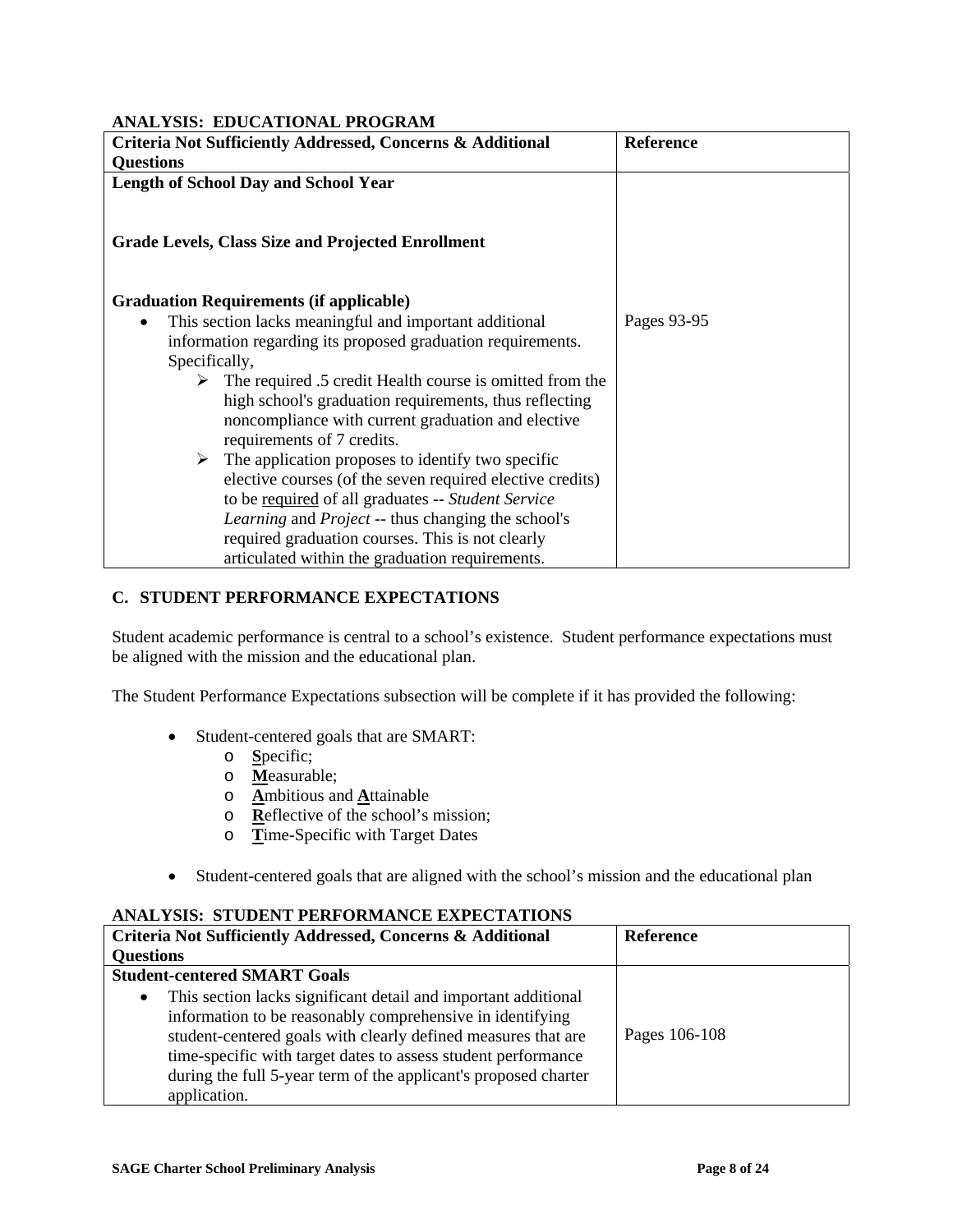| $\bullet$ |              | Each of the three student-centered goals lacks significant detail,                                                               |               |
|-----------|--------------|----------------------------------------------------------------------------------------------------------------------------------|---------------|
|           |              | important additional information, definition, and measures to                                                                    |               |
|           |              | ensure the applicant's ability to achieve improved outcomes in                                                                   |               |
|           |              | practice. Specifically, the three individual goals are not written                                                               |               |
|           |              | as SMART Goals per the prescribed format found in the 2010                                                                       |               |
|           |              | New Mexico Charter School Application - GLOSSARY OF                                                                              | Pages 106-108 |
|           |              | TERMS USED IN THE APPLICATION. As stated, the first                                                                              |               |
|           |              | goal is a single, topic/title statement: $\frac{Goal 1}{.}$ Literacy – The Six                                                   |               |
|           |              | traits of Writing – Portfolios, and the second goal is a                                                                         |               |
|           |              |                                                                                                                                  |               |
|           |              | subject/course title: Goal 2: Geometry/Math. For all three<br>goals, the applicant then provides a description for each criteria |               |
|           |              | rather than clearly defining that specific criteria within the                                                                   |               |
|           |              |                                                                                                                                  |               |
|           |              | actual goal itself. Specific expected results, indicators, and                                                                   |               |
|           |              | measures to clearly define what success will look like are                                                                       |               |
|           |              | missing. As presented, some of the criteria descriptors                                                                          |               |
|           |              | presented add additional goals within the topic or                                                                               |               |
|           |              | subject/course goal provided.                                                                                                    |               |
| ٠         |              | Student-centered goals to address the required project-based                                                                     |               |
|           |              | component identified in this school's proposed educational plan                                                                  | Page 106      |
|           | are missing. |                                                                                                                                  |               |
| ٠         |              | Goal #1 - Literacy: This "goal" is missing a clear definition for                                                                |               |
|           |              | what specific literacy indicators it intends to assess, and clear                                                                |               |
|           |              | metrics to measure specific literacy indicators/activities and                                                                   | Page 106      |
|           |              | student "improvement" and "success" are missing. The specific                                                                    |               |
|           |              | indicators of improvement/success and the specific data to be                                                                    |               |
|           |              | collected that will indicate that progress/achievement has been                                                                  |               |
|           |              | accomplished are missing.                                                                                                        |               |
|           | ➤            | The goal states that SCS "will put forth extra effort,                                                                           |               |
|           |              | support, and instruction to meet the needs of low                                                                                |               |
|           |              | achievement and special needs students" yet fails to                                                                             |               |
|           |              | identify the specific activities that will be implemented                                                                        |               |
|           |              | to accomplish these strategies/tasks. Further, the goal                                                                          |               |
|           |              | fails to address how it will serve the specific needs of<br>all students.                                                        |               |
|           | ➤            | The timeline only identifies reviewing student's                                                                                 |               |
|           |              | performance expectations for one full year and fails to                                                                          |               |
|           |              | identify clear metrics to measure growth. Plans for                                                                              |               |
|           |              | assessing students for years 2-5 are missing.                                                                                    |               |
|           |              | Expectations for HS students are missing.                                                                                        |               |
|           | ➤            | The specific "teacher assessment and feedback"                                                                                   |               |
|           |              | components are missing. The specific data to be                                                                                  |               |
|           |              | gathered and information to be assessed from the                                                                                 |               |
|           |              | formative assessment cumulative writing samples                                                                                  |               |
|           |              | contained in portfolios is not identified.                                                                                       |               |
|           | ➤            | Identification of when and what the "multiple                                                                                    |               |
|           |              | opportunities for writing and assessment of written                                                                              |               |
|           |              | work" is missing. Expected outcomes with clear                                                                                   |               |
|           |              | metrics to measure improved results are missing.                                                                                 |               |
|           | ➤            | Identification of when and how much "additional"                                                                                 |               |
|           |              | instructional time" will be expected is missing.                                                                                 |               |
|           |              |                                                                                                                                  |               |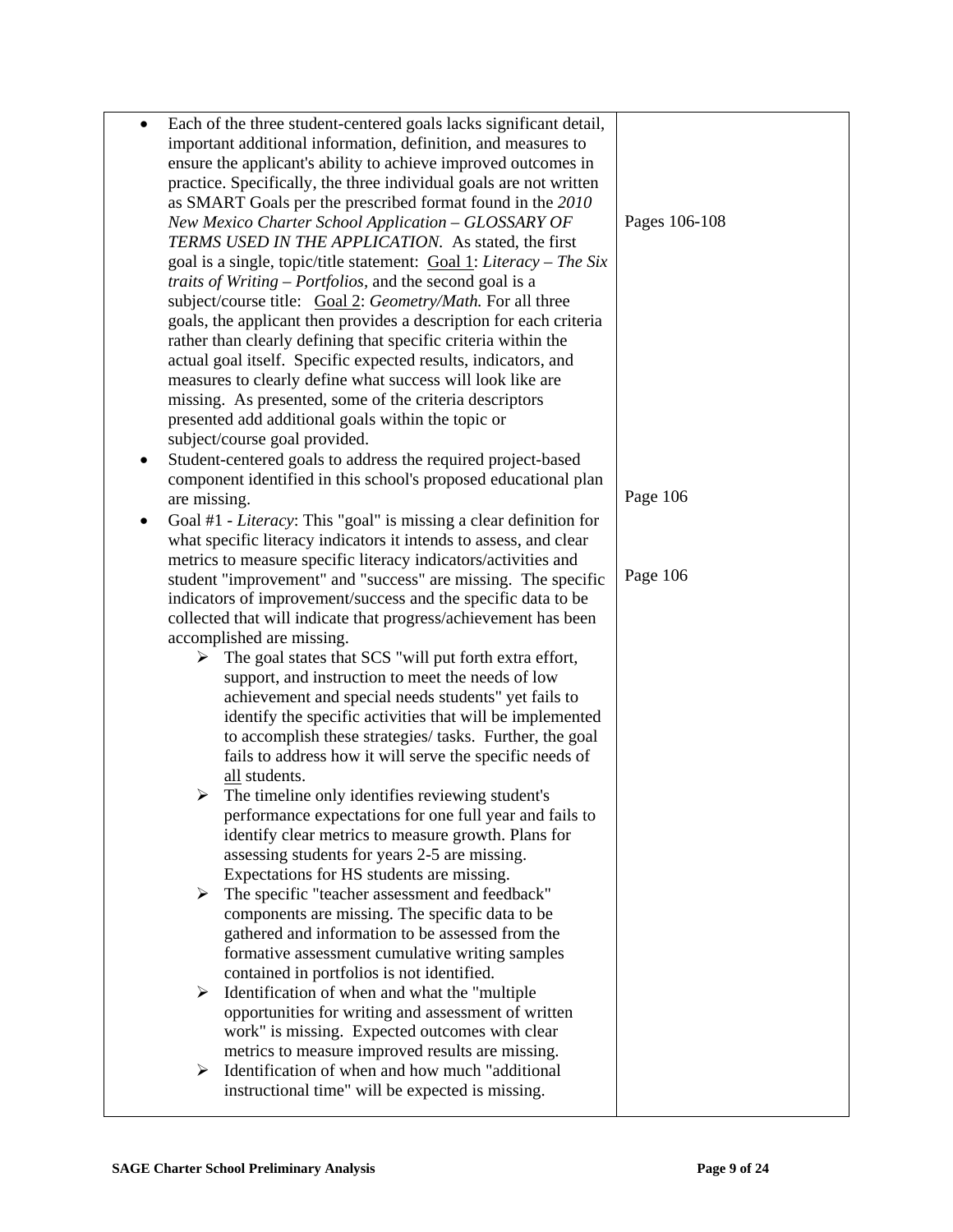|                  | Expected outcomes with clear metrics to measure                                                         |               |
|------------------|---------------------------------------------------------------------------------------------------------|---------------|
|                  | improved results/growth are missing.                                                                    |               |
|                  | $\triangleright$ Identification of clear measures reflecting how much                                   |               |
|                  | "narrowing the New Mexico Achievement Gap for all                                                       |               |
|                  | students" is expected to be is missing.                                                                 |               |
|                  | Goal #2 Geometry/Math: This "goal" is missing metrics to                                                |               |
|                  | measure expected improvement of 1st-6th grade students' math                                            |               |
|                  | and problem solving skills. Further, specific metrics to measure                                        | Page 107      |
|                  | expected improvement/growth of students' formative                                                      |               |
|                  | assessment results of geometry tests and portfolios are missing.                                        |               |
|                  | $\triangleright$ Clear metrics to measure how much students will "meet"                                 |               |
|                  | or exceed" state levels of proficiency in Geometry and                                                  |               |
|                  | NMSBA testing are missing. Expected levels of                                                           |               |
|                  | improvement of student scores in Geometry are                                                           |               |
|                  | missing.                                                                                                |               |
| ≻                | The timeline only identifies reviewing student's                                                        |               |
|                  | performance expectations for one full year and fails to                                                 |               |
|                  | identify clear measures to define growth. Plans for                                                     |               |
|                  | assessing students for years 2-5 are missing, and                                                       |               |
|                  | expectations for HS students are missing.                                                               |               |
|                  | Goal #3 <i>Vocabulary</i> : This "goal" is not concisely or correctly                                   |               |
|                  | stated but does appear to address all criteria, though the grade                                        |               |
|                  | levels to be assessed are not specifically articulated ("for every                                      | Pages 107-108 |
|                  | new student and as a review for Montessori students as well.").                                         |               |
| ≻                | Specific measures to indicate expected student                                                          |               |
|                  | outcomes for the grades 4-8 "Language from the Roots"                                                   |               |
|                  | Up" curriculum are missing. Expected outcomes for                                                       |               |
|                  | years 2-5 are also missing.                                                                             |               |
|                  | $\triangleright$ Expected outcomes that will indicate                                                   |               |
|                  | improvement/progress for student lessons and weekly                                                     |               |
|                  | tests are missing. Identification of the measure and                                                    |               |
|                  | timeframe for "continue to improve thereafter" for                                                      |               |
|                  | student scores on the NMSBA are missing. Grade                                                          |               |
|                  | levels are also not identified.                                                                         |               |
|                  | $\triangleright$ Meaningful detail, important additional information,                                   |               |
|                  | and measures are lacking to demonstrate how "The                                                        |               |
|                  | Montessori English/Language curriculum timelines                                                        |               |
|                  | exceeds the NM Benchmarks"                                                                              |               |
| ≻                | Significant detail is missing to clearly define what time                                               |               |
|                  | span "through the grades over the years" refers to,                                                     |               |
|                  | and a specific measure and metric to indicate                                                           |               |
|                  | improvement starting from the "lower elementary" in<br>the Latin and Greek curriculum implementation is |               |
|                  | missing.                                                                                                |               |
| <b>Alignment</b> |                                                                                                         |               |
|                  |                                                                                                         |               |
|                  |                                                                                                         |               |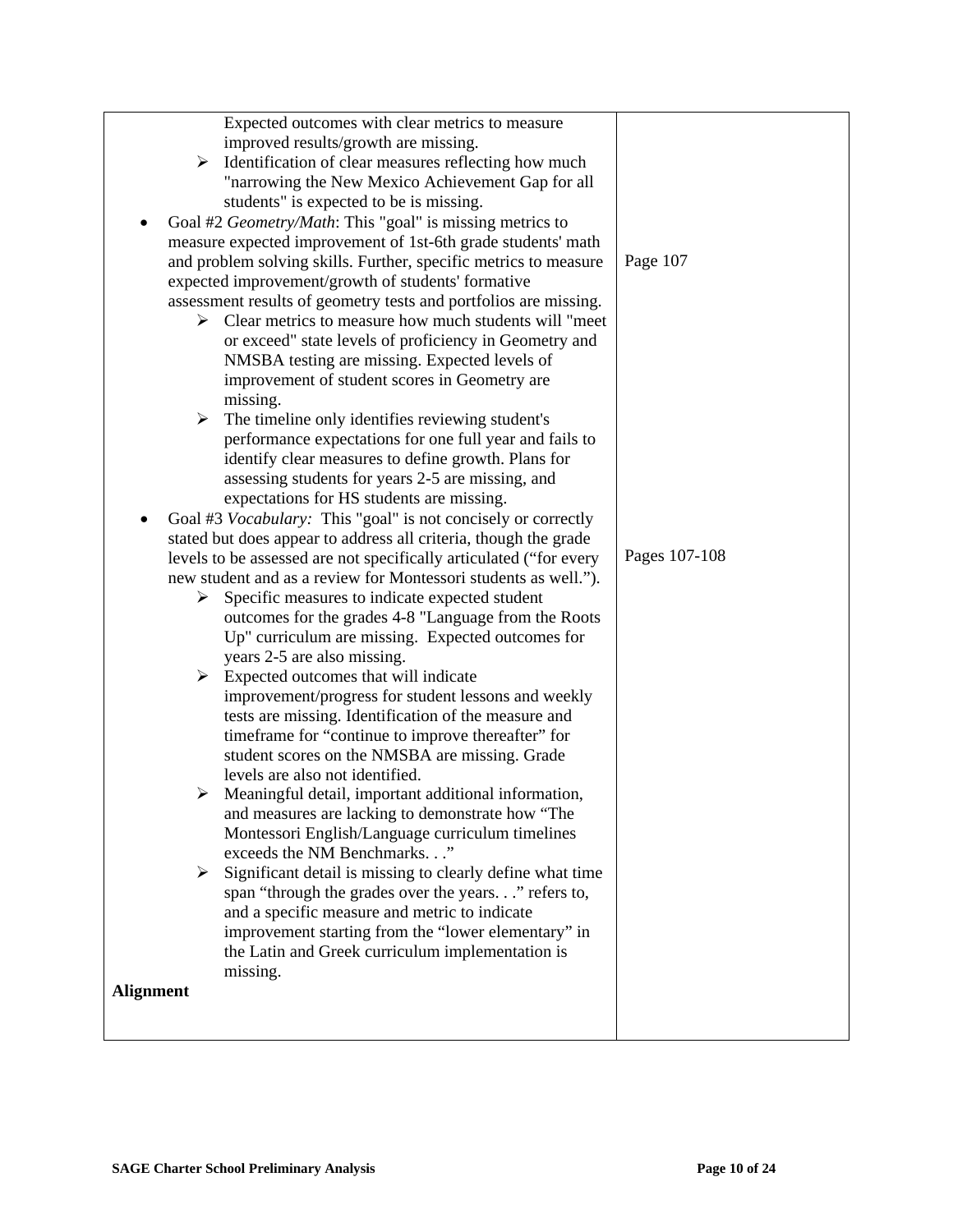## **D. PLAN FOR EVALUATING STUDENT PERFORMANCE**

A Plan for Evaluating Student Performance will be complete if it addresses the following components:

- the types of assessments that will be used to measure student progress toward achievement of the NM Standards and the school's student performance expectations;
- the timeline for achievement of the NM Standards and/or the school's student performance expectations;
- the procedures for taking corrective action in the event that student performance falls below the NM Standards and/or the school's student performance expectations;
- remediation for students not achieving standards, including a timeline for implementation of the remediation plan;
- assessments that might be considered in addition to the statewide-mandated testing;
- documentation and reporting of student data to students and parents.

| ANAL I SIS;   FLAN FUK EVALUA HING STUDEN I  FEKFUKMANCE                                                                       |                       |  |  |  |
|--------------------------------------------------------------------------------------------------------------------------------|-----------------------|--|--|--|
| Criteria Not Sufficiently Addressed, Concerns & Additional                                                                     | <b>Reference</b>      |  |  |  |
| <b>Questions</b>                                                                                                               |                       |  |  |  |
| <b>Types of Assessments</b>                                                                                                    |                       |  |  |  |
| Specific short-cycle assessments to be implemented and NMSBA are                                                               | Page 109-110          |  |  |  |
| not identified as required assessments in this section.                                                                        |                       |  |  |  |
| <b>Timeline for Achievement</b>                                                                                                |                       |  |  |  |
| Substantial concern is raised about the applicant's expectations for                                                           |                       |  |  |  |
| student achievement, particularly for those students who may be several                                                        | Page 115              |  |  |  |
| grade levels below grade level, to meet grade level proficiency in one                                                         |                       |  |  |  |
| year as stated in the application. The application fails to provide a                                                          |                       |  |  |  |
| description of how the school will adequately support such students to                                                         |                       |  |  |  |
| achieve grade level proficiency in one year.                                                                                   |                       |  |  |  |
| <b>Corrective Action</b>                                                                                                       |                       |  |  |  |
| The application fails to make a distinction between remediation<br>and corrective action.                                      | Pages 113 and 115-119 |  |  |  |
| This section is underdeveloped; significant detail and important<br>٠                                                          |                       |  |  |  |
| additional information are lacking to identify the specific                                                                    | Pages 115-119         |  |  |  |
| adjustments the school will make to improve student                                                                            |                       |  |  |  |
| performance and/or help the school to meet the NM standards.                                                                   |                       |  |  |  |
| Substantial concerns about the applicant's understanding of<br>٠                                                               |                       |  |  |  |
| being a state chartered school with LEA status are raised                                                                      |                       |  |  |  |
| regarding the following plan to be implemented for students at                                                                 | Page 117              |  |  |  |
| SCS. Per the application, "H. A student who does not                                                                           |                       |  |  |  |
| demonstrate academic proficiency for two successive school                                                                     |                       |  |  |  |
| years shall be referred to the student assistance team for                                                                     |                       |  |  |  |
| placement in an alternative program designed by the school                                                                     |                       |  |  |  |
| district. Alternative program plans shall be filed with the                                                                    |                       |  |  |  |
| department." The charter school may not directly transfer                                                                      |                       |  |  |  |
| students to another district school because the student fails to<br>demonstrate academic proficiency for two successive years. |                       |  |  |  |
| Parent and student choice must determine such decisions.                                                                       |                       |  |  |  |
|                                                                                                                                |                       |  |  |  |

# **ANALYSIS: PLAN FOR EVALUATING STUDENT PERFORMANCE**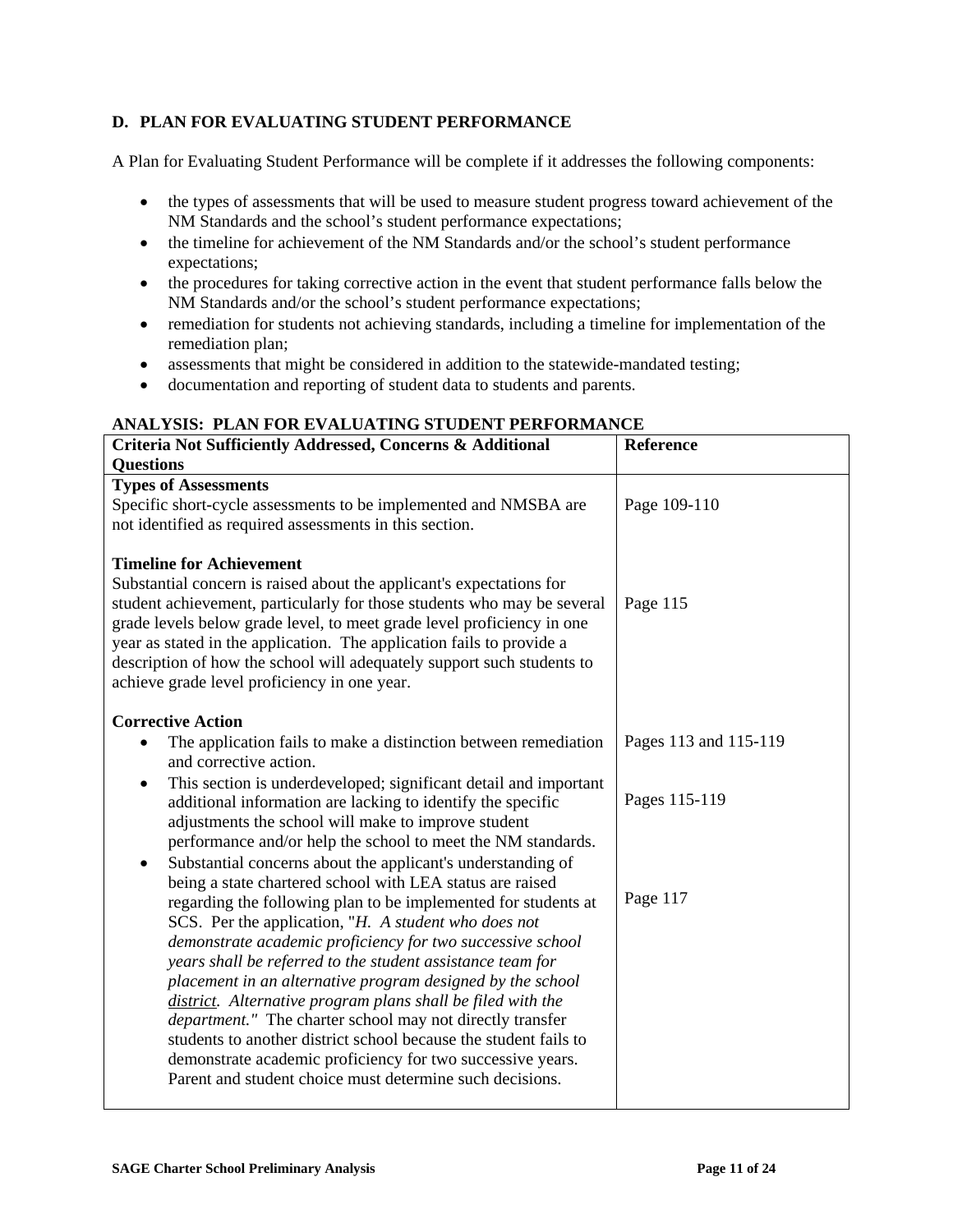| <b>Remediation</b>                                                                                                        |               |
|---------------------------------------------------------------------------------------------------------------------------|---------------|
| This section lacks significant detail that identifies the specific                                                        | Page 109-110  |
| research-based assessments that will be used.                                                                             |               |
| A distinction was not made with elementary and secondary<br>$\bullet$                                                     | Page 116      |
| students and the requirement of payment for remediation and<br>extended day programs.                                     |               |
| This section addresses some of the criteria but lacks meaningful<br>$\bullet$                                             |               |
| detail about what will be done by teachers in the classroom for                                                           |               |
| remediation. What teachers will do when students lack the                                                                 | Pages 115-119 |
| skills needed for success in a particular activity is not clearly                                                         |               |
| stated in the plan.                                                                                                       |               |
| <b>Additional Assessments</b>                                                                                             |               |
| Substantial concern is raised about the applicant's                                                                       |               |
| understanding of the difference among "assessment strategies                                                              |               |
| and data" and the evaluative instruments/tools that are used to<br>determine progress. Didactic, discussion, "traditional | Pages 110-111 |
| Montessori assessment philosophy and methods, Montessori                                                                  |               |
| approach, consensus building, responsibility, lesson plans "                                                              |               |
| are examples of strategies, tools, and methods.                                                                           |               |
| Mastery levels for grades K-3 and 5-12 are missing. Significant<br>$\bullet$                                              |               |
| detail and important information are missing that clearly define                                                          | Page 111      |
| SCS' expectations and criteria for mastery. A "Checklist of                                                               |               |
| Mastery of Criteria" to be used to track and monitor "the<br>growth and development of each learner" is mentioned but not |               |
| clearly explained.                                                                                                        |               |
|                                                                                                                           |               |
| <b>Documentation and Reporting</b>                                                                                        |               |
| Substantial concern is raised about the applicant's understanding of                                                      |               |
| reporting requirements as a state chartered school (LEA); reporting to<br>the local school district is not required.      | Page 119      |
|                                                                                                                           |               |

# **E. SPECIAL POPULATIONS**

A Special Populations subsection will be complete if it has addressed the following components:

- Suggested modifications to the proposed educational program to meet individual student needs, such as bilingual, limited English proficient, and special education;
- An outline of a special education plan *(the final plan of which must be completed and submitted to the charter authorizer by the end of the planning year)* that demonstrates understanding of state and federal special education requirements including the fundamental obligation to provide a free, appropriate education to students identified with disabilities;
- How the charter school will provide access to ancillary services for these special populations, when necessary.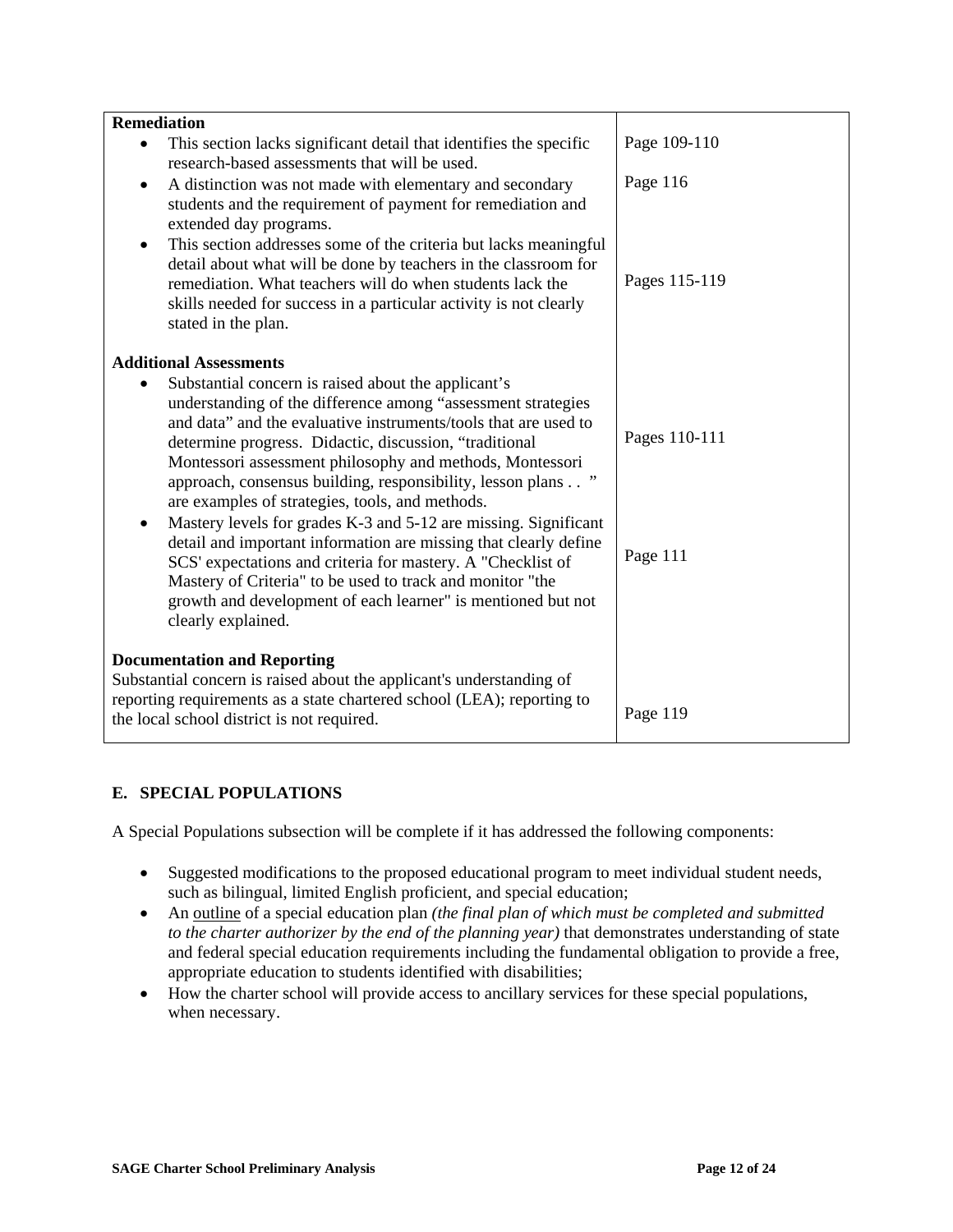## **ANALYSIS: SPECIAL POPULATIONS**

| Criteria Not Sufficiently Addressed, Concerns & Additional           | Reference     |
|----------------------------------------------------------------------|---------------|
| <b>Questions</b>                                                     |               |
| <b>Modifications to meet Individual Student Needs</b>                |               |
| Significant detail and additional important information are lacking  | Pages 122-125 |
| about what instructional modifications may be implemented for        |               |
| ELL/ESL students.                                                    |               |
| <b>Special Education Plan</b><br><b>Access to Ancillary Services</b> |               |

# **EDUCATIONAL PLAN SUMMARY**

Please summarize your analysis of the Educational Plan Summary section of the school's application. Your summary should reflect your overall impression of the section as presented.

| <b>Summary Analysis</b> |                                                                                                  |
|-------------------------|--------------------------------------------------------------------------------------------------|
| $\bullet$               | The educational plan should describe what the students will achieve; how they will achieve it;   |
|                         | and how the school will evaluate performance. It should provide a clear picture of what a        |
|                         | student who attends the school will experience in terms of educational climate, structure,       |
|                         | materials, schedule, assessment and outcomes. This incomplete plan is missing significant        |
|                         | detail and additional important information to make it reasonably comprehensive relative to      |
|                         | numerous educational concepts, alignment with NM content standards, instructional                |
|                         | strategies/methods, student performance expectations and measures for course/subject contents,   |
|                         | instructional delivery, assessment, development, and implementation of curriculum for the        |
|                         | Student Service Learning, Project course, PE, Music and elective courses/programs.               |
| $\bullet$               | The graduation requirements are not compliant with NM statute and are not well articulated       |
| within the plan.        |                                                                                                  |
| $\bullet$               | The section related to student performance expectations demonstrates the applicant's lack of     |
|                         | understanding of how to correctly develop student-centered SMART goals. The student              |
|                         | performance and evaluation sub-sections lack significant detail and important additional         |
|                         | information to be reasonably comprehensive in identifying student-centered goals with clearly    |
|                         | defined measures that are time-specific with target dates to assess student performance during   |
|                         | the <u>full</u> 5-year term of the applicant's proposed charter application.                     |
|                         | Each of the three student-centered goals lacks significant detail, important additional          |
|                         | information, definition, and measures to ensure the applicant's ability to achieve improved      |
|                         | outcomes in practice. Specifically, the three individual goals are not written as SMART Goals.   |
| $\bullet$               | Substantial concern is raised about the applicant's understanding of the differences between     |
|                         | remediation and corrective action; significant detail and important information are lacking to   |
|                         | identify the specific adjustments the school will make to improve student performance and/or     |
|                         | help the school to meet the NM standards.                                                        |
| $\bullet$               | References to "the district" in this part of the application demonstrate a lack understanding of |
|                         | what it means to be a state-chartered school with LEA status.                                    |
|                         | Substantial concern is raised for having parents pay for remediation services for students to    |
|                         | attend summer and extended day programs; this is noncompliant with NM statute that requires      |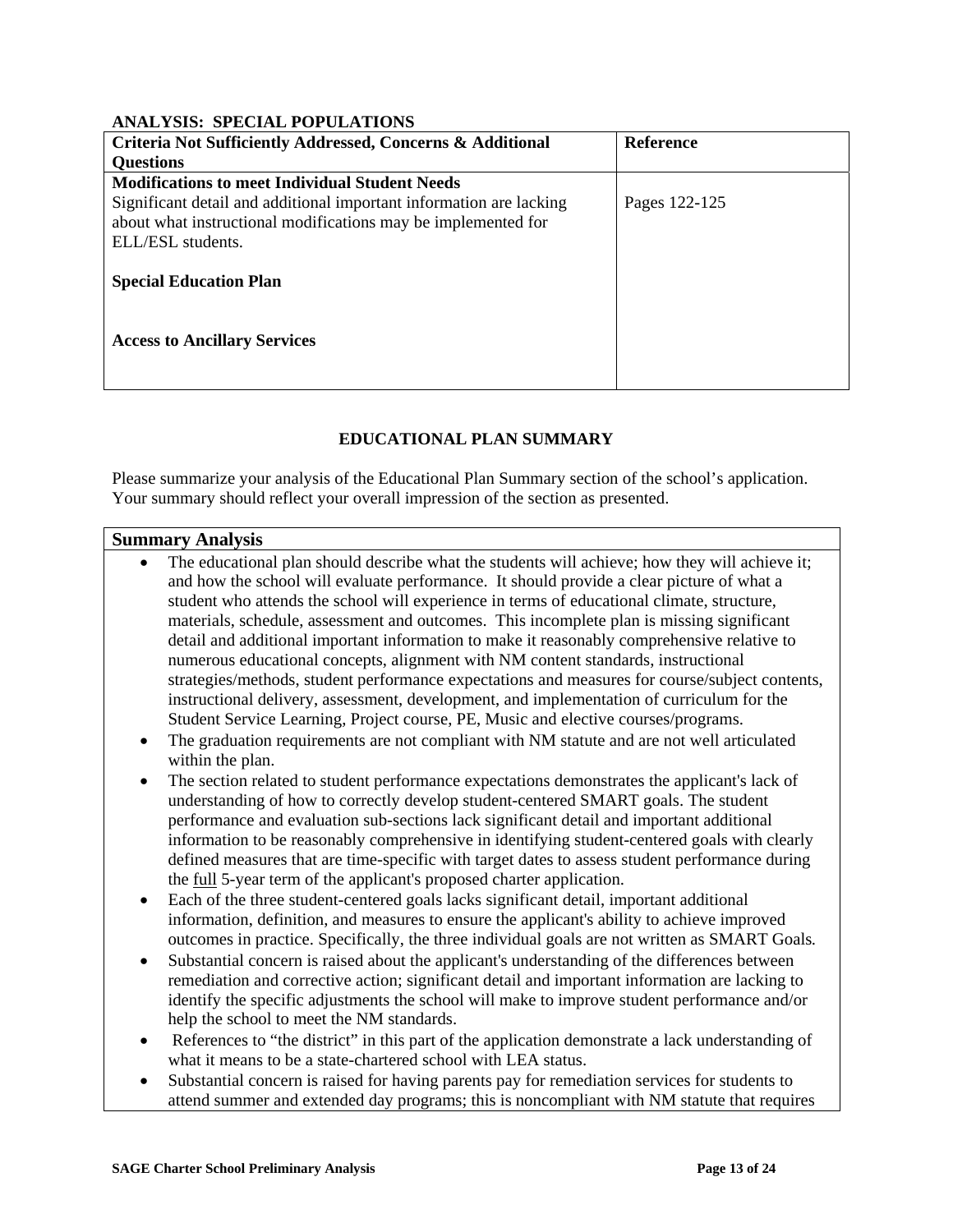public schools to provide students a free public education.

• Significant detail and additional important information are lacking about what instructional modifications may be implemented for ELL/ESL students; this section is incomplete.

## **VI. FINANCIAL PLAN**

The Financial Plan should provide a description of how the school leadership intends to manage the school's finances, including assurances that public funds will be used appropriately and in compliance with all applicable federal and state requirements and laws. It should present a clear picture of the school's financial viability including the soundness of revenue projections; expenditure requirements; and how well the school's budget aligns with and supports implementation of the mission and educational plan.

## **A. BUDGET**

A Budget subsection will be complete if it has addressed the following components:

- A completed revenue projection form 910B5 (included in the application appendices).
- A balanced proposed operating budget covering each year of the charter term based on current unit value using the **5-Year Budget Plan** (included in the application appendices).
- A detailed narrative description of the revenue and expenditure assumptions on which the operating budget is based. The budget narrative should provide sufficient information to fully understand how budgetary figures were determined. The following should be addressed:
	- o major start-up expenses, including staffing and benefits; special education services; facility costs; materials and services; and contracted services; and
	- o spending priorities that align with the school's mission, educational program, management structure, professional development needs, and growth plan.
- A detailed narrative description, including the projected amounts, of all revenue sources other than SEG funding, to include any federal, state, or private funds and/or grants.
- A detailed narrative description of the expenditure assumptions for these other revenue sources.

#### **ANALYSIS: BUDGET**

| Criteria Not Sufficiently Addressed, Concerns & Additional             | <b>Reference</b>         |
|------------------------------------------------------------------------|--------------------------|
| <b>Questions</b>                                                       |                          |
| <b>Revenue Projection Form 910B5</b>                                   |                          |
| This section lacks meaningful detail and requires additional<br>٠      |                          |
| important information to explain why revenue student                   | Pages 126 and Appendix C |
| membership (SEG) projections don't match the application               |                          |
| membership (SEG) projections:                                          |                          |
| $\triangleright$ For grades K-8 in year 1 are cited to be 292          |                          |
| membership, however, the 910B5 reflects projections                    |                          |
| for 280 membership (mem).                                              |                          |
| $\triangleright$ Year 2 is cited to be 332 mem, but the 910B5 reflects |                          |
| mem projections for 320.                                               |                          |
| $\triangleright$ Year 3 mem projections are cited to be 372 mem, but   |                          |
| the 910B5 reflects mem projections for 360.                            |                          |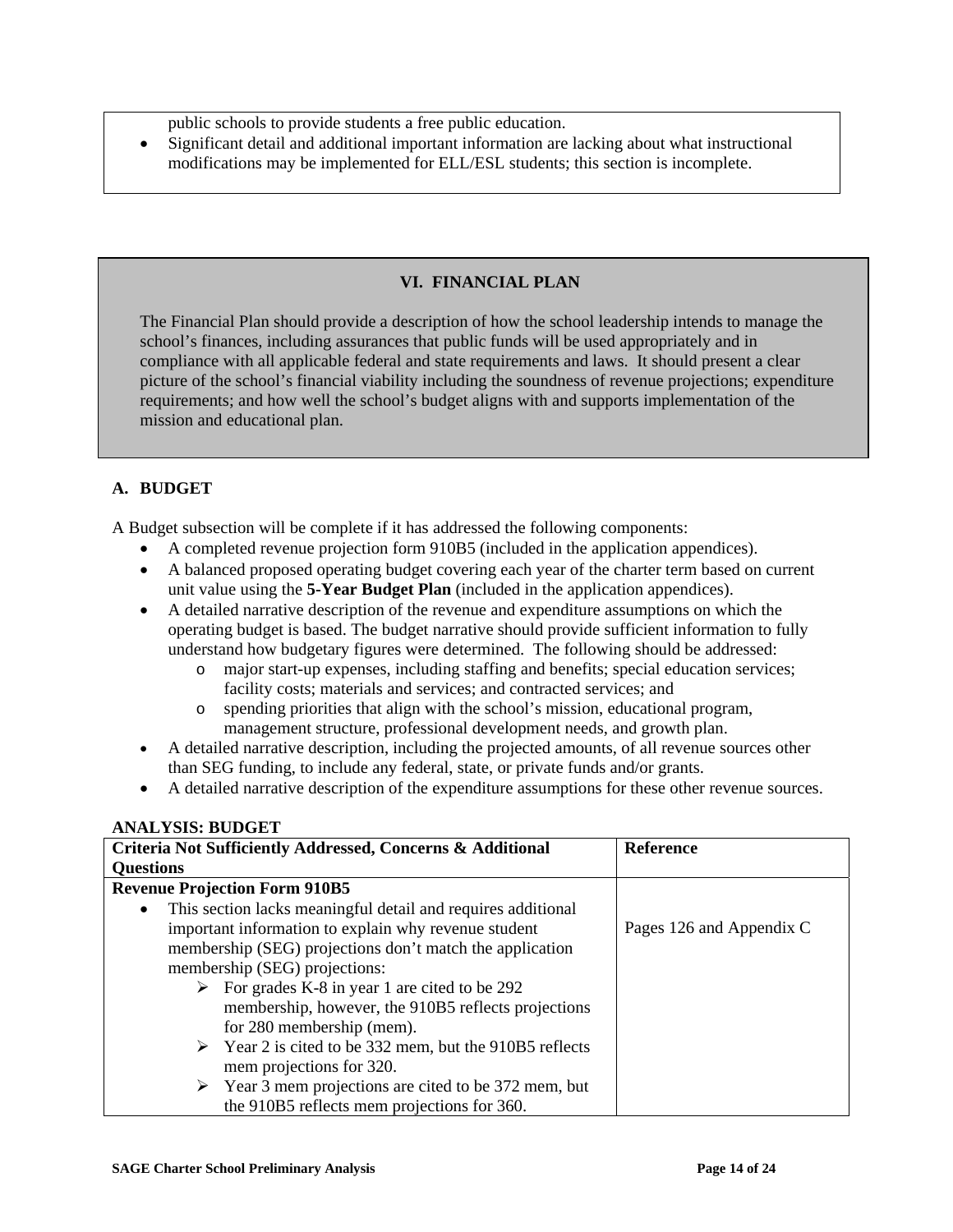|                                             | $\triangleright$ Year 4 is cited to be 412 mem, but the 910B5 reflects<br>mem projections for 400.                            |                         |
|---------------------------------------------|-------------------------------------------------------------------------------------------------------------------------------|-------------------------|
|                                             | $\triangleright$ Year 5 mem projections are cited to be 452, but the<br>910B5 reflects mem projections for 440.               |                         |
| <b>Operating Budget</b>                     |                                                                                                                               |                         |
|                                             | Funding for fine arts, physical education, and Bilingual staff to<br>adequately support the instructional program is missing. | Appendix C              |
|                                             | <b>Revenue and Expenditure Assumptions</b>                                                                                    |                         |
| $\bullet$<br>expenditures.                  | The contract services budget fails to include counseling                                                                      | Page 128                |
|                                             | The narrative fails to provide a description for the Related<br>Service personnel expenditure.                                | Page 126 and Appendix C |
| <b>Revenue Sources Other Than SEG Funds</b> |                                                                                                                               |                         |
|                                             |                                                                                                                               |                         |
|                                             | <b>Expenditure Assumptions for Other Than SEG Funds</b>                                                                       |                         |

## **B. FISCAL MANAGEMENT**

A plan for fiscal management subsection will be complete if it has addressed the following components:

- A detailed plan indicating how the charter school will manage its fiscal responsibilities.
- A description of the school's internal control procedures that it will utilize to safeguard assets, segregate its payroll and other check disbursement duties, provide reliable financial information, promote operational efficiency, and ensure compliance with all applicable federal statutes and regulations and state statutes and rules relative to fiscal procedures.
- A description of the manner in which the annual audit of the financial operations of the charter school is to be conducted.

## **ANALYSIS: FISCAL MANAGEMENT**

| Criteria Not Sufficiently Addressed, Concerns & Additional<br><b>Questions</b>                                                             | <b>Reference</b> |
|--------------------------------------------------------------------------------------------------------------------------------------------|------------------|
| <b>Fiscal Management Plan</b>                                                                                                              |                  |
|                                                                                                                                            |                  |
| <b>Internal Control Procedures</b>                                                                                                         |                  |
| The description of "Segregation of duties" addresses some of the                                                                           | Page 131         |
| criteria but lacks meaningful detail and requires important additional<br>information to be reasonably comprehensive. No position has been |                  |
| identified in the application that will be involved in cash and varied                                                                     |                  |
| transactions relative to supply, equipment, and purchases.                                                                                 |                  |
|                                                                                                                                            |                  |
| <b>Annual Audit of Financial Operations</b>                                                                                                |                  |
|                                                                                                                                            |                  |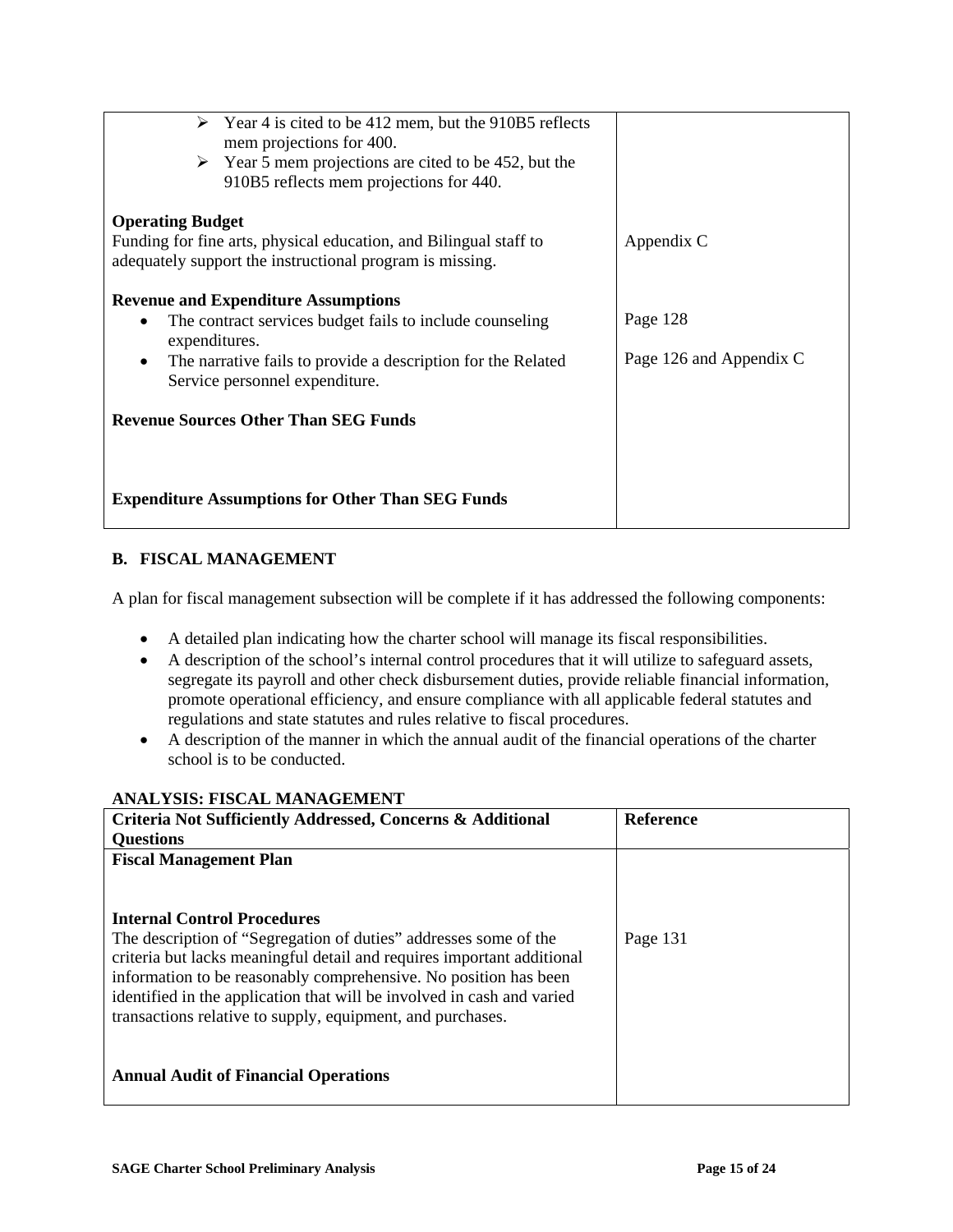## **FINANCIAL PLAN SUMMARY**

Please summarize your analysis of the Financial Plan Summary section of the school's application. Your summary should reflect your overall impression of the section as presented.

#### **Summary Analysis**

- The application does not explain why revenue student membership projections in the budget documents (910B5) don't match the application membership projections. Additionally, revenue calculations are incorrect and budget projections are invalid.
- The contract services budget fails to include counseling expenditures, and significant detail is needed to articulate the expenditure for Related Service Personnel.
- The plan does cite that the school will also apply for federal grant funds and utilize funds from the Instructional Materials, Title I, IDEA-B, PSCOS lease reimbursement funds, elementary and secondary art, music, theater and dance funding as well as seek funds from the City of Albuquerque. Adequate expenditure assumptions for using these funds are presented.

## **VII. GOVERNANCE /MANAGEMENT PLAN**

The Governance/Management Plan should provide an understanding of how the school will be governed and managed. It should present a clear picture of the school's governance and management practices, what roles and responsibilities various groups and individuals will have, and how those groups will relate to one another. The Plan should outline how decisions are made at the school site, and provide a convincing picture of the school leadership's capacity to successfully operate the school. In addition, the governing body of a charter school is, first and foremost, publicly accountable for student academic performance and the expenditure of public funds.

# **A. GOVERNANCE /MANAGEMENT STRUCTURE**

The Governance Structure subsection will be complete if it has addressed the following components:

- A description of the over-all school governance and site-based management structure.
- An organizational chart for the school that:
	- ο illustrates the proposed school site-based personnel reporting structure to the governing body and the relationship of the governing body to the school's leader and administration;
	- ο Includes on the chart all proposed administrative/staff positions, parent councils, advisory committees and community groups (if any).
- A narrative description of the chart.

## **ANALYSIS: GOVERNANCE /MANAGEMENT STRUCTURE**

|                  | Criteria Not Sufficiently Addressed, Concerns & Additional   | Reference             |
|------------------|--------------------------------------------------------------|-----------------------|
| <b>Questions</b> |                                                              |                       |
|                  | Governance and site-based management structure               |                       |
|                  | Meaningful detail and important information to be reasonably |                       |
|                  | comprehensive is lacking about the community outreach,       | Pages 136 and 140-142 |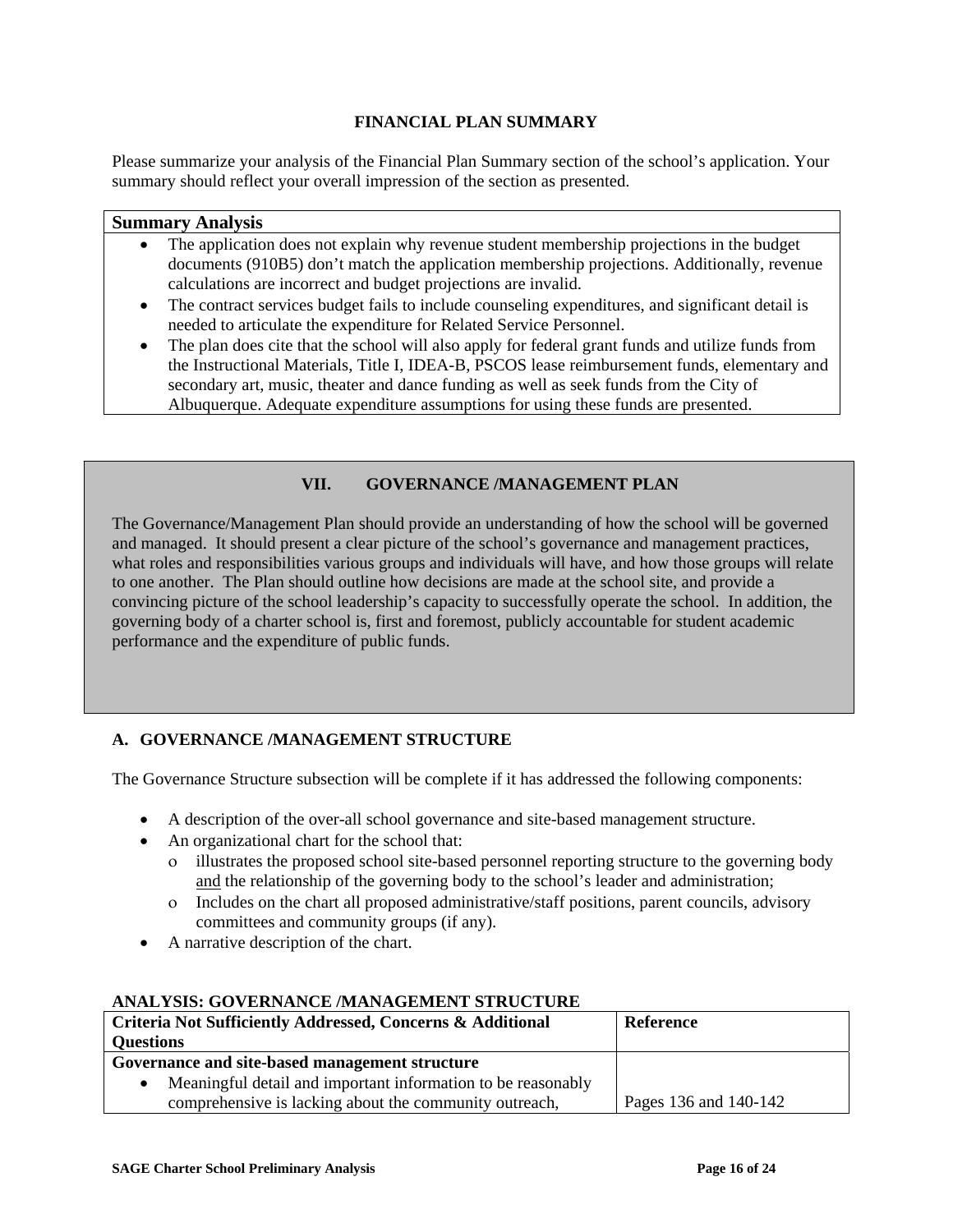| parents, PTC, students, and Student Council roles and                                                  |          |
|--------------------------------------------------------------------------------------------------------|----------|
| relationships as delineated in the organizational chart. The                                           |          |
| narrative descriptions cite the volunteer and assistive nature of                                      |          |
| these components, but the downward arrows between these                                                |          |
| components suggests a "reporting" structure between and                                                |          |
| among these components.                                                                                |          |
| The application states that the Head Administrator and Business<br>$\bullet$                           |          |
| Manager "shall serve ex-officio on the Governing Body." This                                           | Page 138 |
| is noncompliant with NM law, which does not allow any                                                  |          |
| employee of the school to be a member on a Governing Body.                                             |          |
| Section 22-21-1NMSA 1978 prohibits such individuals from                                               |          |
| serving on the board.                                                                                  |          |
|                                                                                                        |          |
| Organizational chart and narrative description                                                         | Page 136 |
| The organizational chart addresses some of the criteria but                                            |          |
| requires important additional information. The following                                               |          |
| positions, which were identified in other areas of the                                                 |          |
| application, are missing in the organizational chart: Related                                          |          |
| Services, Secretary, Information Systems, and Custodian.                                               |          |
| Additionally, there is no narrative description for these                                              | Page 136 |
| positions.                                                                                             |          |
| The application states that the "arrows represent two-way<br>٠                                         |          |
|                                                                                                        |          |
| communication." While communication appears to be open and                                             |          |
| two-way, the organizational chart fails to identify a clear                                            |          |
| reporting structure or a relationship connection between the<br>governing body and the administration. |          |

## **B. DESCRIPTION OF THE GOVERNING BODY**

The Governing Body subsection will be complete if it has addressed the following components:

- Policies and procedures by which the governing body will operate in compliance with all applicable statutes and regulations, including the Open Meetings Act, and that address:
	- o board powers and duties as a whole, individual members, and officers of the governing body;
	- o governing body member recruitment and selection, including the orientation process for new members and ongoing professional development;
	- o the criteria and the process that will be used to select the school's head administrator;
	- o budgeting and operation of the school; and
	- o how decisions will be made.
- A list of each of the members of the school's governing body;
- A brief description of the qualifications of each governing body member.
- An explanation of the nature and extent of staff, families, and the community involvement in the governance of the school, and how they will be notified of the opportunity to participate in the school governance.

#### **ANALYSIS: DESCRIPTION OF THE GOVERNING BODY**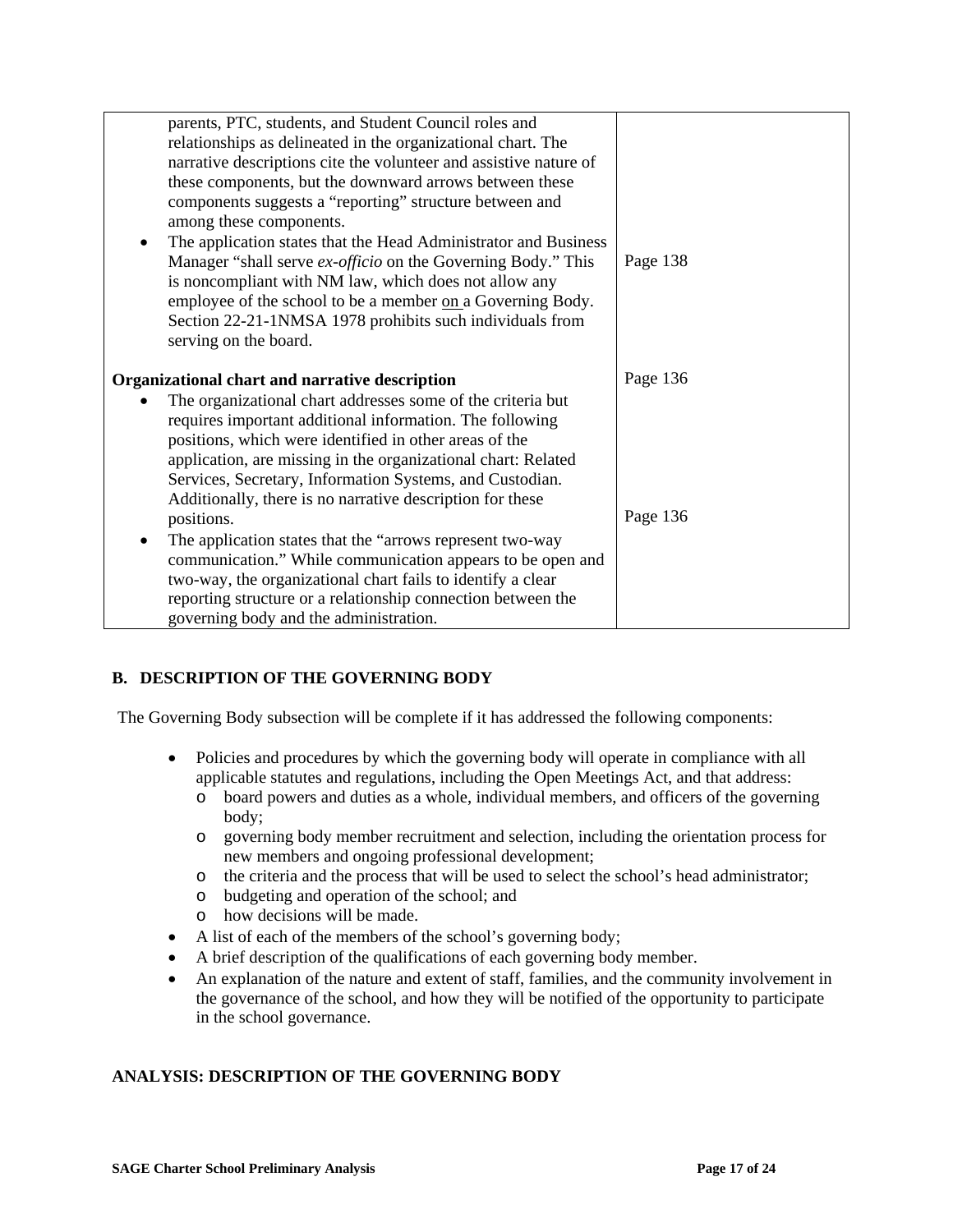| <b>Reference</b> |
|------------------|
|                  |
|                  |
| Page 148         |
|                  |
|                  |
|                  |
|                  |
|                  |
| Page 153         |
|                  |
|                  |
|                  |
|                  |
|                  |

## **C. PARTNERSHIPS:** *This section is optional and should be completed if the school has identified a partner organization that is essential to the existence of the charter school, its governance, key instructional, and/or management functions.*

The Partnership subsection will be complete if the following components are included:

- Name of the partner organization.
- Name of the contact person at the partner organization and that person's full contact information.
- A description of the nature and purpose of the school's partnership with the organization.
- If applicable, an explanation of how the partner organization will be involved in the governance of the school.
- Evidence (in the form of a letter of support or intent to partner) that the school has a formal partnership agreement with the partner organization.

## **ANALYSIS: PARTNERSHIPS --**

| Criteria Not Sufficiently Addressed, Concerns & Additional | <b>Reference</b> |
|------------------------------------------------------------|------------------|
| <b>Questions</b>                                           |                  |
| Partner organization and contact information               |                  |
| Not applicable.                                            |                  |
|                                                            |                  |
| Nature and purpose of partnership                          |                  |
| N/A                                                        |                  |
|                                                            |                  |
| Partner organization involvement with school governance    |                  |
| N/A                                                        |                  |
|                                                            |                  |
| Evidence of formal partnership agreement                   |                  |
| N/A                                                        |                  |
|                                                            |                  |
|                                                            |                  |

#### **D. SCHOOL ORGANIZATIONAL STRUCTURE**

A School Organizational Structure subsection will be complete if the following components are included: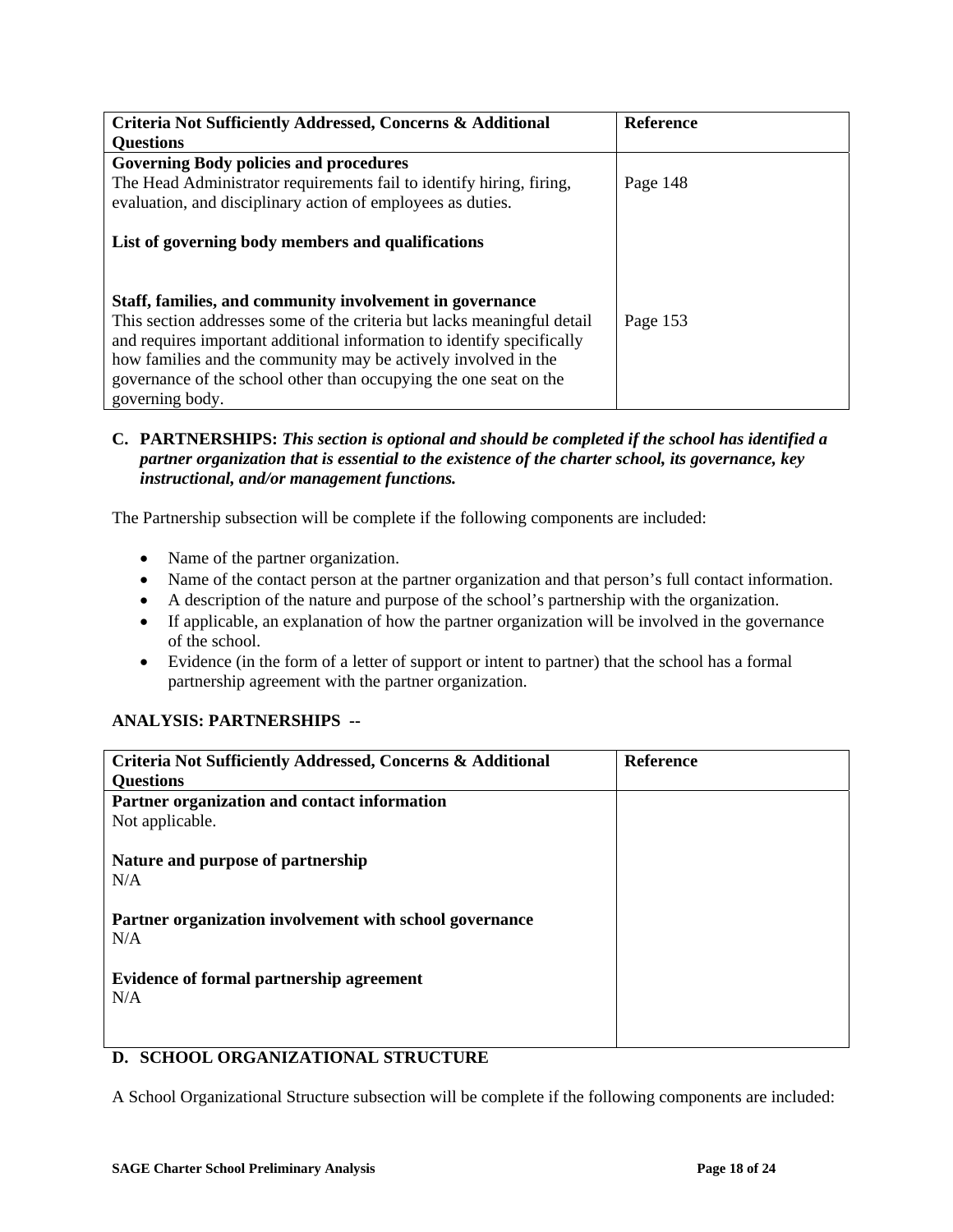- Based on the organizational chart provided under subsection *A. GOVERNANCE/MANAGEMENT STRUCTURE* above, a description of the site-based management structure at the school and job descriptions that identify key roles, responsibilities and accountability for each staff position listed on the organizational chart will be presented.
- A staffing plan for each year of the first charter term, including the proposed pupil-teacher ratio that supports the educational plan.

## **ANALYSIS: SCHOOL ORGANIZATIONAL STRUCTURE**

| Criteria Not Sufficiently Addressed, Concerns & Additional            | <b>Reference</b>   |
|-----------------------------------------------------------------------|--------------------|
| <b>Questions</b>                                                      |                    |
| Description of site-based management structure and job                |                    |
| descriptions for all organizational chart positions                   |                    |
| Job descriptions for the "Related Services" position,<br>$\bullet$    | Pages 136, 154-159 |
| Educational Assistants, Secretary, Information Systems                |                    |
| position, and Custodian job descriptions are missing.                 |                    |
| A description of the site-based management structure and<br>$\bullet$ | Pages 154-159      |
| relationships for these positions is also missing from this           |                    |
| section.                                                              |                    |
| Years 1-5 staffing plan with pupil-teacher ratio supporting           |                    |
| educational plan                                                      |                    |
|                                                                       |                    |
|                                                                       |                    |

## **E. EMPLOYEE RELATIONS**

An Employee Relations subsection will be complete if the following components are addressed:

- A description of the school's personnel policies and procedures that comply with all applicable federal statutes and regulations, including the School Personnel Act.
- The proposed salary schedules for all employees that comply with the minimum salary requirements as identified in the School Personnel Act.
- A description of the evaluation process for staff that will include evaluation of teachers by a licensed school administrator.
- A description of the school's staff discipline process that provides for due process.

#### **ANALYSIS: EMPLOYEE RELATIONS**

| Criteria Not Sufficiently Addressed, Concerns & Additional          | <b>Reference</b>         |
|---------------------------------------------------------------------|--------------------------|
| <b>Questions</b>                                                    |                          |
| School's personnel policies and procedures                          |                          |
| A description of and implementation procedures for the<br>$\bullet$ | Appendix A               |
| required teacher mentoring program for all first-year teachers is   |                          |
| missing from this application.                                      |                          |
| The Personnel Manual cites "the Human Resources"<br>$\bullet$       |                          |
| Department;" however, the organizational chart fails to identify    | Appendix A, page 11 $\&$ |
| a Human Resource (HR) position and funding for HR is                | Appendix C               |
| missing from the application. Information citing who will be        |                          |
| responsible for HR activities and compliance is missing.            |                          |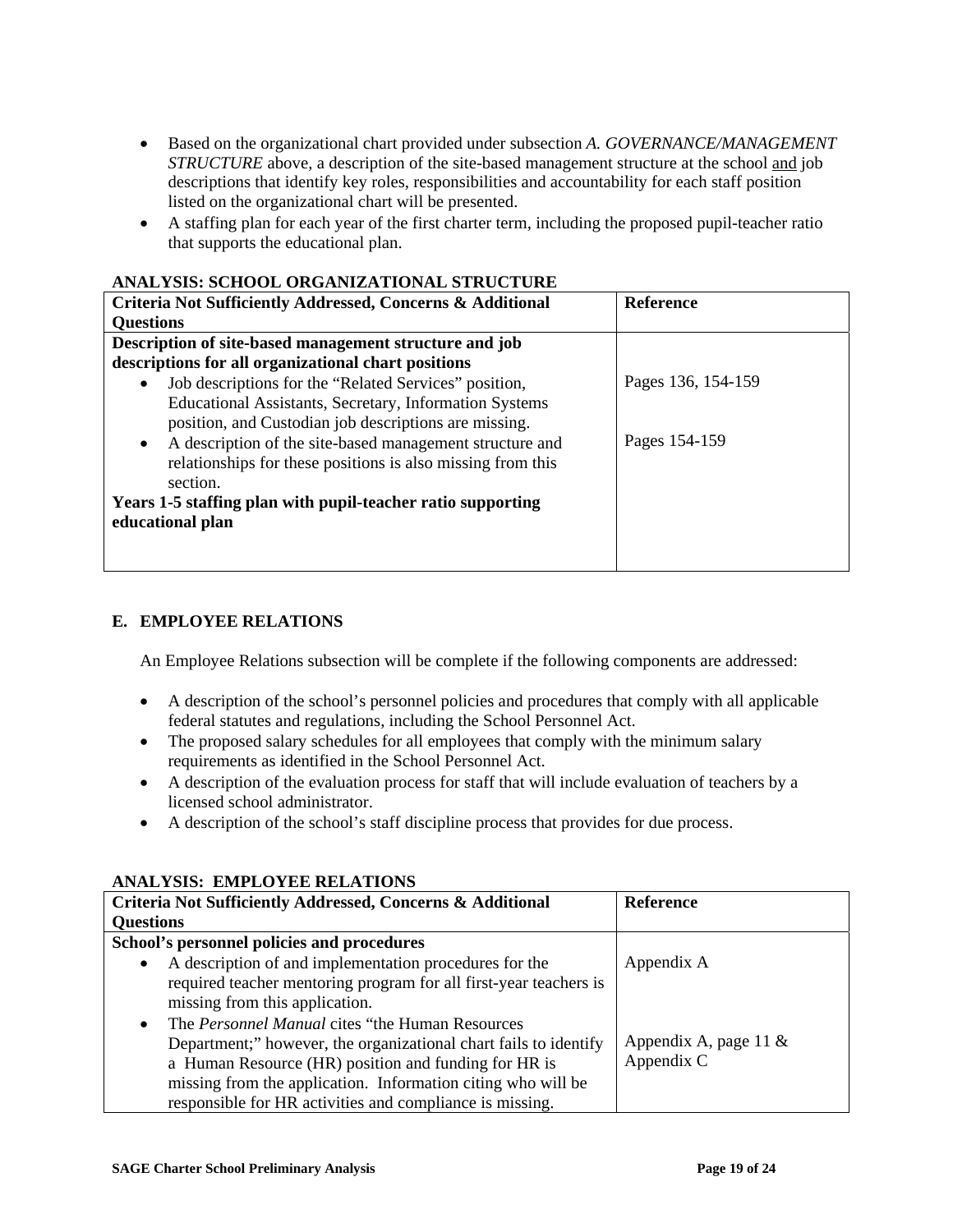| Proposed salary schedules for all employees<br>The application directed the reader to "the aligned salary scale"<br>table depicted below" for the Head Administrator's salary<br>information $-$ the table is missing.<br>The minimum annual salary level for Educational Assistants is<br>$\bullet$<br>noncompliant with current NM statute. | Page 160<br>Page 162 |
|-----------------------------------------------------------------------------------------------------------------------------------------------------------------------------------------------------------------------------------------------------------------------------------------------------------------------------------------------|----------------------|
|                                                                                                                                                                                                                                                                                                                                               |                      |
| <b>Evaluation process for staff</b>                                                                                                                                                                                                                                                                                                           |                      |
|                                                                                                                                                                                                                                                                                                                                               |                      |
| <b>Staff discipline process</b>                                                                                                                                                                                                                                                                                                               |                      |
| Due process procedures for all employees are missing from this                                                                                                                                                                                                                                                                                |                      |
| application and are not specifically addressed in the personnel manual.                                                                                                                                                                                                                                                                       | Appendix A, page 15  |
| Meaningful detail and important information to be reasonably                                                                                                                                                                                                                                                                                  |                      |
| comprehensive are missing. The progressive discipline process states                                                                                                                                                                                                                                                                          |                      |
| that "a number of tools" may be used "to motivate, correct, and/or                                                                                                                                                                                                                                                                            |                      |
| discipline employees, including but not limited warnings, reprimands,                                                                                                                                                                                                                                                                         |                      |
| suspension with or without pay, and discharge, as determined to be                                                                                                                                                                                                                                                                            |                      |
| appropriate in each individual circumstance." Substantial concern is                                                                                                                                                                                                                                                                          |                      |
| raised for the applicant's understanding of required due process                                                                                                                                                                                                                                                                              |                      |
| procedures and levels of correction/appeal and the ability of the                                                                                                                                                                                                                                                                             |                      |
| applicant to meet personnel requirements in practice.                                                                                                                                                                                                                                                                                         |                      |

# **F. STUDENT ENROLLMENT PROCEDURES AND DISCIPLINE POLICY**

A student enrollment procedures and discipline policy section will be complete if the following components are addressed:

- A description of the school's enrollment policies and procedures, including an explanation of the enrollment timeline.
- A lottery process that is in accordance with applicable law.
- A brief description of the proposed student discipline policy that complies with the Student Rights and Responsibilities set forth in the Public Education Department rules and regulations [6.11.2 NMAC] (Note: proposed student discipline procedures are to be included in the Appendices.)
- •

# **ANALYSIS: STUDENT ENROLLMENT PROCEDURES AND DISCIPLINE POLICY**

| Criteria Not Sufficiently Addressed, Concerns & Additional       | <b>Reference</b> |
|------------------------------------------------------------------|------------------|
| <b>Questions</b>                                                 |                  |
| School enrollment policies and procedures                        |                  |
| The applicant fails to adhere to the guidance provided by CSD    | Pages 166-167    |
| regarding the enrollment and lottery process. This section fails |                  |
| to indicate that the number of available openings (for each      |                  |
| grade level) for each lottery will be publicly published.        |                  |
| Applicant does not comprehend that first come first served only  |                  |
| applies after total spaces have been noted during the published  |                  |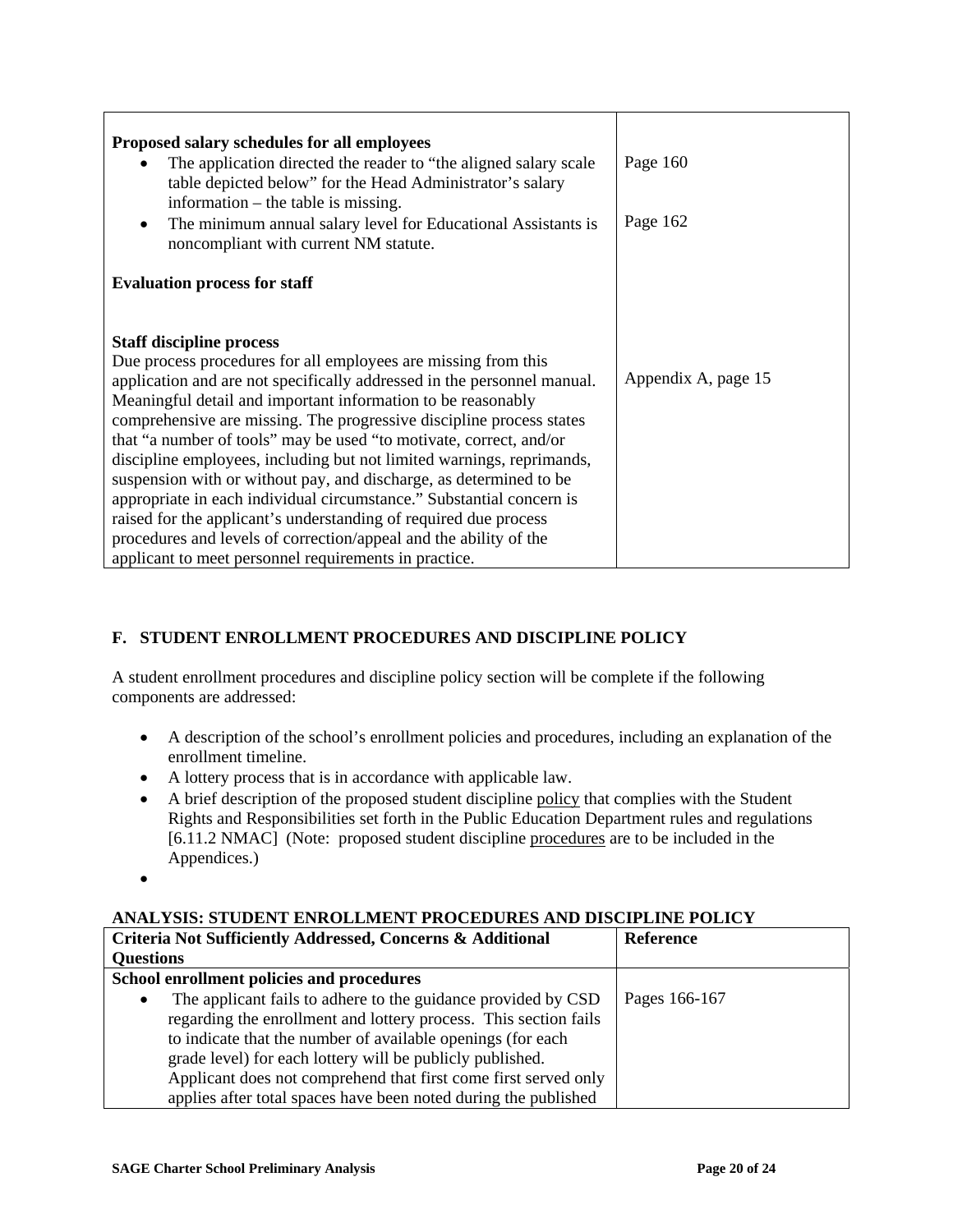| enrollment periods and there are still spaces available. Student<br>information other than contact and grade level information<br>should not be taken prior to a lottery or the need for a lottery is<br>determined. |               |
|----------------------------------------------------------------------------------------------------------------------------------------------------------------------------------------------------------------------|---------------|
| <b>Lottery process</b><br>See comments above.                                                                                                                                                                        | Page 166      |
| Description of proposed student discipline policy                                                                                                                                                                    |               |
| Proposed student discipline procedures (appendix)                                                                                                                                                                    |               |
|                                                                                                                                                                                                                      | Pages 166-167 |

## **G. FACILITIES:**

The facilities plan should demonstrate that the applicant group has carefully considered the school's facilities needs and understands its options for meeting those needs.

*Has the applicant group selected or secured a facility?*  $\Box$  **Yes**  $\Box$  **No** 

## *NOTE: Based upon "YES" or "NO", complete the appropriate analysis below.*

**If "YES"** a Facilities section will be complete if the following components are addressed:

- A description of the proposed facility, including location, size, and layout of space. An explanation of how the facility will support the implementation of the school's educational plan.
- An explanation of the proposed capital outlay needs for the facility, including projected requests for capital outlay assistance for the school.

## **ANALYSIS: FACILITIES – IF "YES"**

| Criteria Not Sufficiently Addressed, Concerns & Additional     | <b>Reference</b> |
|----------------------------------------------------------------|------------------|
| <b>Questions</b>                                               |                  |
| Description of proposed facility and how facility will support |                  |
| school's educational plan                                      |                  |
| Not applicable.                                                |                  |
|                                                                |                  |
| Proposed capital outlay needs                                  |                  |
| N/A                                                            |                  |

#### **If "NO" a Facilities section will be complete if the following components are addressed:**

- An explanation of the school's needs for a facility that will support the implementation of the school's educational plan, including desired location, size, and layout of space.
- A reasonable plan for identifying and securing an adequate facility.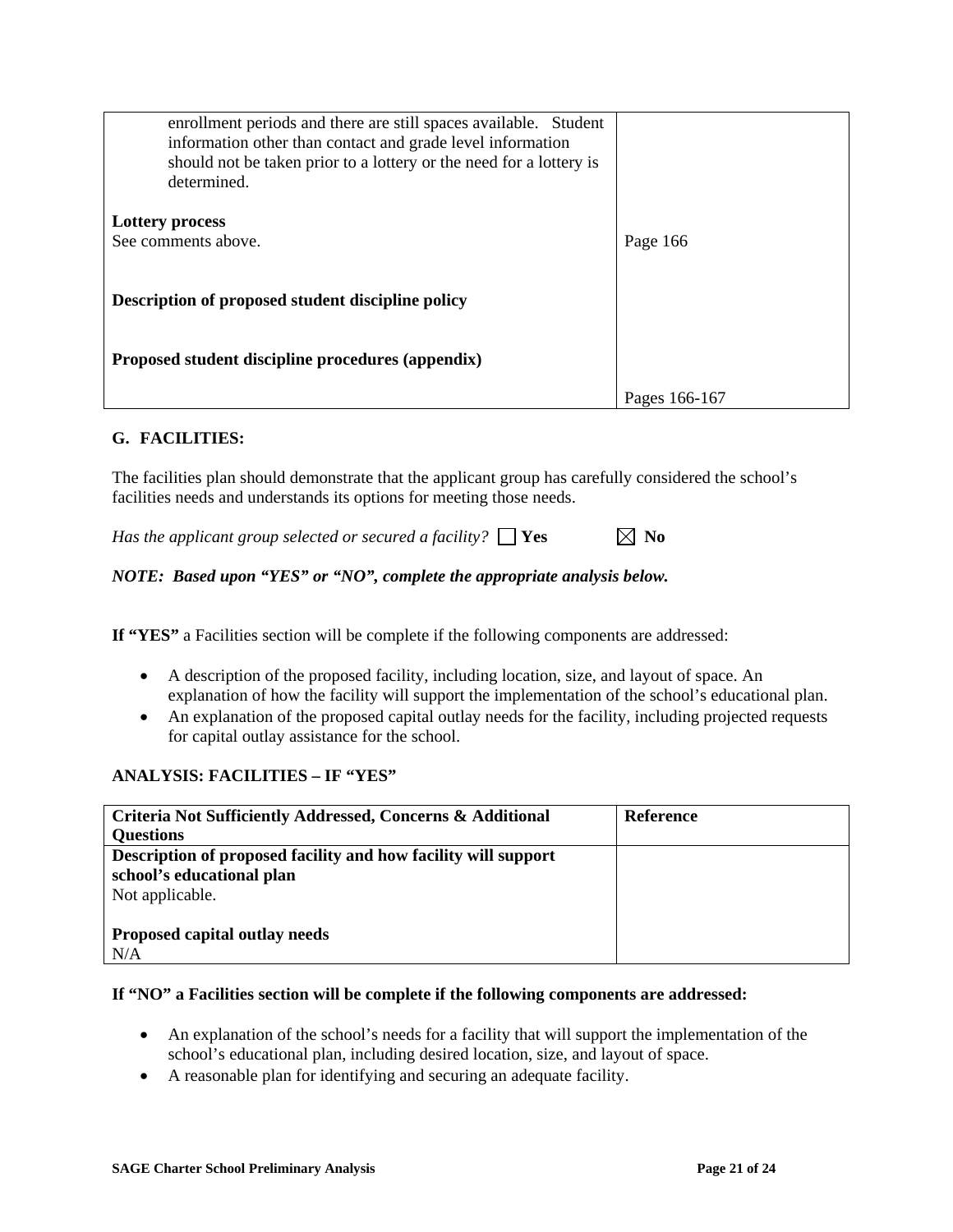• An explanation of the proposed capital outlay needs for the facility, including projected requests for capital outlay assistance for the school.

| <b>ANALYSIS: FACILITIES - IF "NO"</b>                                                                                                                                                                                                                      |           |  |
|------------------------------------------------------------------------------------------------------------------------------------------------------------------------------------------------------------------------------------------------------------|-----------|--|
| Criteria Not Sufficiently Addressed, Concerns & Additional                                                                                                                                                                                                 | Reference |  |
| <b>Questions</b>                                                                                                                                                                                                                                           |           |  |
| <b>Explanation of school's facility needs to support educational plan</b>                                                                                                                                                                                  |           |  |
| The proposed Site 1 property does not meet the school's plans<br>to have at least 5 acres; this Wyoming Blvd location site is 2.5<br>acres.                                                                                                                | Page 173  |  |
| The application indicates that "SCS is providing descriptions of<br>٠<br>two proposed sites it is interested in that meets the requirements<br>of 22-8b-80 NMSA 2006." Only "Site 1" information is<br>provided; information for a second site is missing. | Page 173  |  |
| Reasonable plan for identifying and securing adequate facility                                                                                                                                                                                             |           |  |
| Proposed capital outlay needs                                                                                                                                                                                                                              |           |  |

# **H. OTHER STUDENT SERVICES**

This section will be complete if the following components are addressed:

- A description of the school's plans for meeting the transportation needs of its students and plans for contracting services for transportation, if applicable.
- A description of the school's plans for meeting the food services needs of its students and plans for contracting services for food services.
- A description of the school's plans for providing student access to other services, including but not limited to counseling and health services and plans for contracting services, if applicable.

| Criteria Not Sufficiently Addressed, Concerns & Additional<br><b>Questions</b>                                                                                                                                                                                                                                                                                                                                                                                                                                                 | <b>Reference</b>                  |
|--------------------------------------------------------------------------------------------------------------------------------------------------------------------------------------------------------------------------------------------------------------------------------------------------------------------------------------------------------------------------------------------------------------------------------------------------------------------------------------------------------------------------------|-----------------------------------|
| <b>Transportation</b>                                                                                                                                                                                                                                                                                                                                                                                                                                                                                                          |                                   |
| <b>Food Service</b>                                                                                                                                                                                                                                                                                                                                                                                                                                                                                                            |                                   |
| <b>Student access to other services</b><br>This section lacks significant detail and clear definition for the<br>٠<br>specific counseling, health, or additional services that it will<br>contract out for on an as need basis.<br>Meaningful detail and important additional information are<br>٠<br>missing for funding health, counseling, and other additional<br>contract services. Per the budget narrative, funding to provide<br>additional services is only identified for "instruction and<br>administrative needs." | Pages 175 and 128 &<br>Appendix C |
|                                                                                                                                                                                                                                                                                                                                                                                                                                                                                                                                | Page 175 and Appendix C           |

# **ANALYSIS: Other Student Services**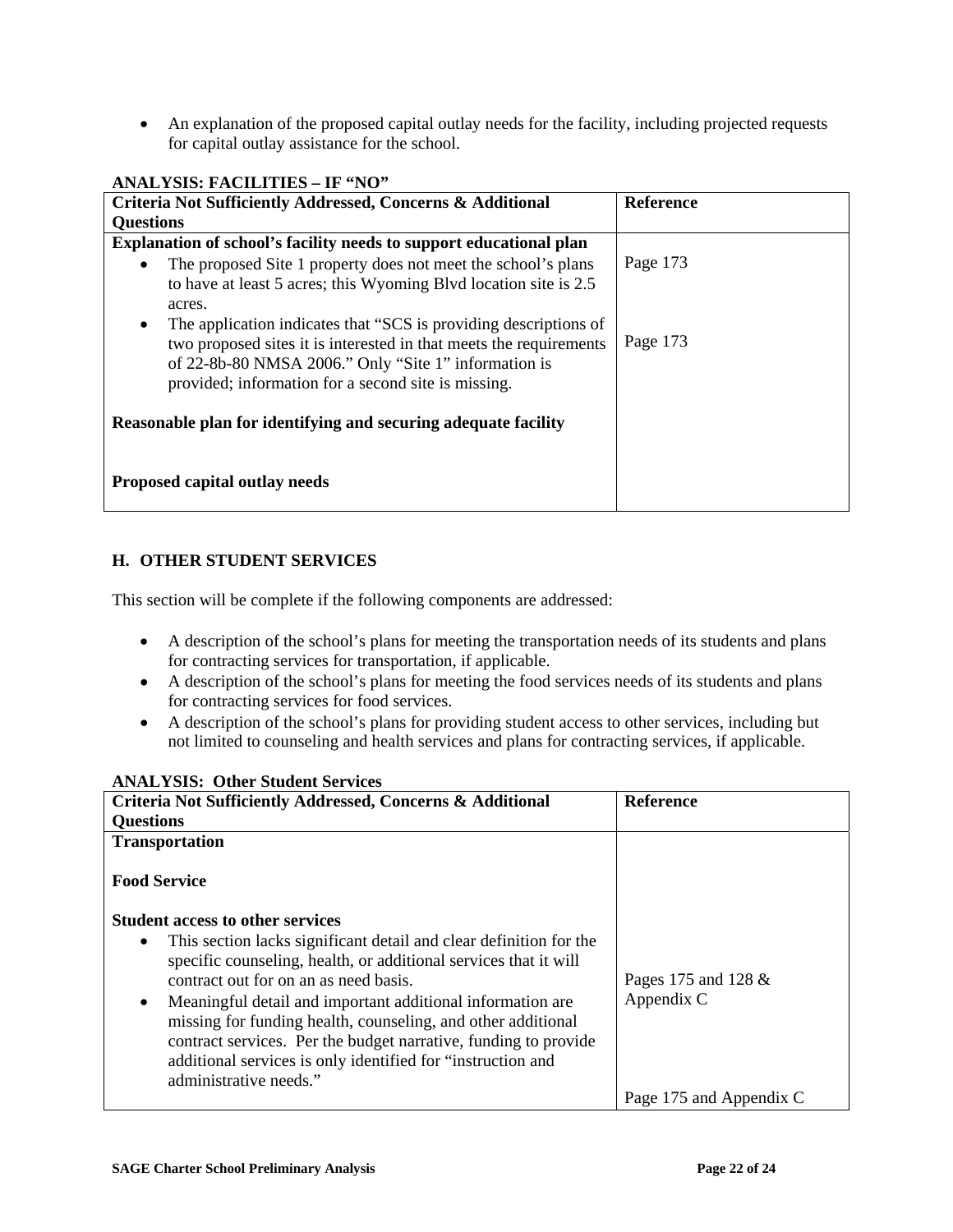# **GOVERNANCE / MANAGEMENT PLAN SUMMARY**

Please summarize your analysis of the Governance/Management Plan Summary section of the school's application. Your summary should reflect your overall impression of the section as presented.

| <b>Summary Analysis</b> |                                                                                                  |  |
|-------------------------|--------------------------------------------------------------------------------------------------|--|
|                         | • Overall, this plan is found to be inadequate.                                                  |  |
| $\bullet$               | The organizational chart addresses some of the criteria but requires important additional        |  |
|                         | information. These positions with their narrative descriptions are missing in the organizational |  |
|                         | chart: Related Services, EAs, Secretary, Information Systems, and Custodian. The Personnel       |  |
|                         | <i>Manual</i> cites "the Human Resources Department;" however, the organizational chart fails to |  |
|                         | identify a Human Resources (HR) position and funding for HR is missing from the application.     |  |
| $\bullet$               | A description of and implementation procedures for the required teacher mentoring program for    |  |
|                         | all first-year teachers is missing from this application.                                        |  |

- Due process procedures for all employees are missing from this application and are not specifically addressed in the personnel manual
- Substantial concern is raised regarding the applicant's understanding of compliant enrollment, lottery, and admission requirements per NM statute.
- Significant detail and clear definition for the specific counseling, health, or additional services that it will contract out for on an as need basis are missing. Per the budget section, funding to provide additional services is only identified for "instruction and administrative needs."

## **VIII. REQUIREMENTS**

The Requirements section of the application addresses the necessary arrangements that school leaders must make to define the respective legal liability and responsibility of the governing body and the Public Education Department. These requirements include, but are not limited to, securing appropriate insurance coverage and identifying waivers that will be sought by the school from the Public Education Department.

## **A. LEGAL LIABILITY AND INSURANCE COVERAGE:**

The legal liability and insurance coverage section will be complete if contains:

• A statement that the charter school will participate in the public school insurance authority and will comply with all applicable rules of that authority.

#### **ANALYSIS: LEGAL LIABILITY AND INSURANCE COVERAGE**

| Criteria Not Sufficiently Addressed Concerns & Additional | Reference |
|-----------------------------------------------------------|-----------|
| <b>Questions</b>                                          |           |
| Statement of public school insurance participation        |           |
|                                                           |           |
|                                                           |           |
|                                                           |           |